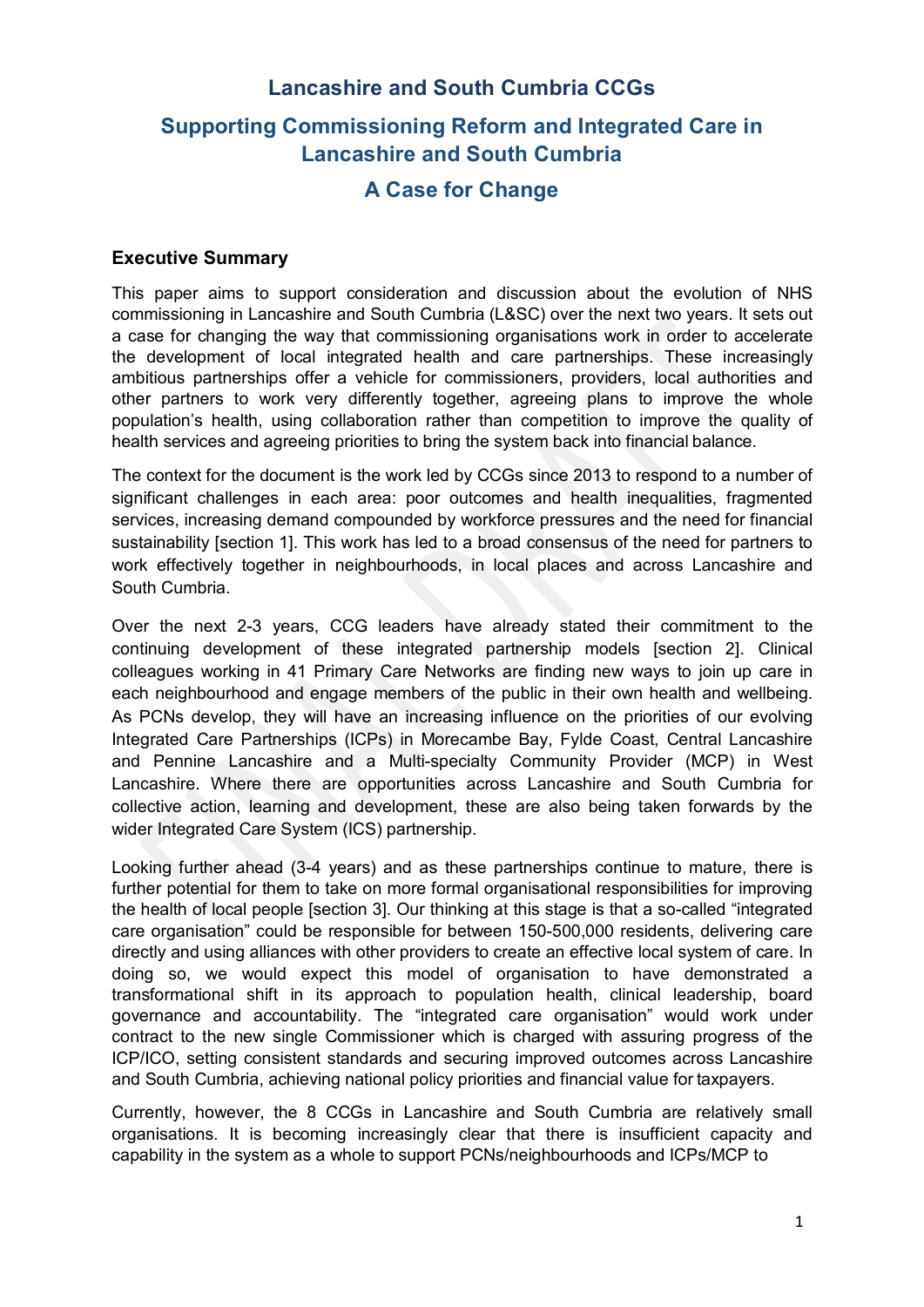develop at the pace that is needed - and to tackle the challenges we face. This is in spite of the examples of joint decision-making and shared management arrangements which have developed over the last seven years.

In section 4, this paper begins to review the way that commissioning is currently organised and evaluates a number of potential future options against the following criteria:

- Tackle inequalities and improve outcomes for patients
- Get our resources and capacity in the right place to support our integrated placebased models in PCNs, ICPs, MCP and (where there is value in acting collectively) across the ICS
- Reduce duplication of commissioning processes, governance arrangements and the use of staff time
- Support a consistent approach to standards and outcomes
- Be affordable, reduce running costs and support longer term financial sustainability
- Offer the potential for further development of integrated commissioning between the NHS and Local Authorities
- Be deliverable
- Be congruent with the NHS Long Term Plan expectation that there will "typically" be a single CCG for each ICS area.

As a consequence of the ambitions to reform the commissioning arrangements, the option recommended is to form a new single CCG from April 2021 with aligned local commissioning teams to each Integrated Care Partnership / Multispecialty Community Provider, to support this next stage of development.

#### **Key issues**

A number of key issues have been raised by Governing Body representatives and member practices during the development work which has led to the production of this document. These issues [section 5] clarify and confirm how the process of change in commissioning arrangements would build on the existing strengths in Lancashire and South Cumbria and can be summarised as follows:

#### **Governance, leadership and local decision-making**

The single CCG will have a constitution approved by member practices across Lancashire & South Cumbria and will ensure strong local commissioning remains in each place.

It is proposed that the single CCG will have a governing body which is constituted with general practice members (Clinical Director), lay representatives, and a Managing Director who will represent each of the 5 places (Central Lancashire, Fylde Coast, Pennine Lancashire, West Lancashire and Morecambe Bay) that form the Lancashire & South Cumbria ICS.

In line with all CCG Constitutions, there will also be an Accountable Officer, Chief Finance Officer, Chief Nurse and Secondary Care Doctor.

The 5 Clinical Directors, 5 Managing Directors and 5 lay representatives who sit on the Governing body will also lead each place-based commissioning team, together with local clinical leadership and commissioning expertise. . The place based commissioning teams will retain many of the benefits member practices have indicated are important to them including responsibilities for practice engagement, primary care commissioning, population health improvement, improved service quality and financial management.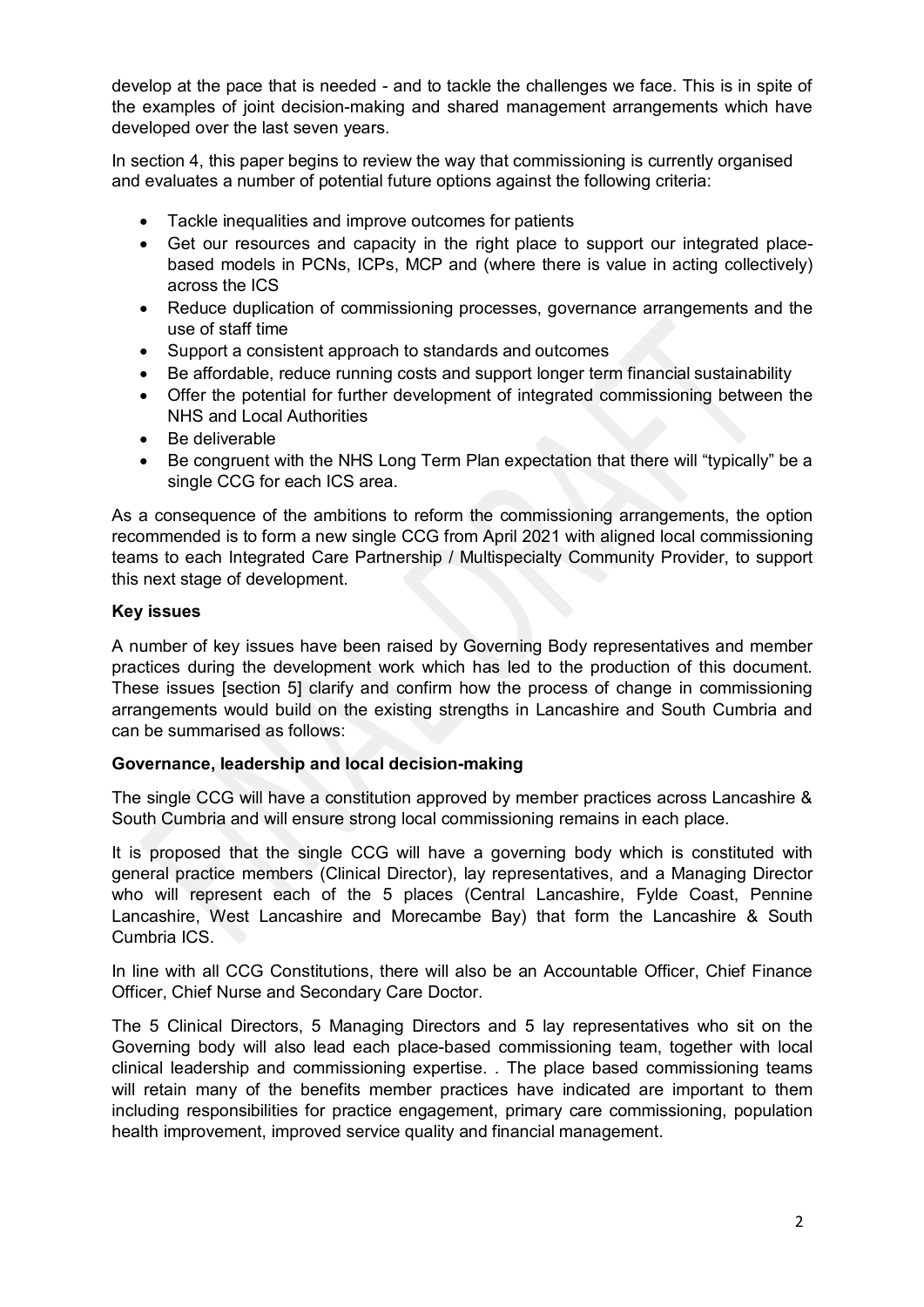The method of appointment to the CCG governing body and place-based commissioning teams would be agreed as part of the new constitution.

The place-based commissioning teams will hold a delegated set of commissioning responsibilities through the single CCG's scheme of reservation and delegation and will act as the key NHS commissioning partner on each ICP/MCP Partnership Board. Local authority membership of local partnership boards will also drive this place-based approach.

There is a clear recognition from commissioning leaders that further development work is required in each of the local partnerships to ensure that effective leadership, decisionmaking and accountability arrangements are established and agreed by all partners. As local partnerships mature, it is also vital that they demonstrate how they will involve local communities and patients in decisions about their own health and wellbeing.

#### **Clinical Leadership**

It is proposed that the new single CCG Chair and the Clinical Directors will agree practical engagement arrangements with member practices in each ICP/MCP.

Place-based commissioning teams will also work closely with the PCN leaders, GP federations and LMC representatives as appropriate in each area.

The CCG also expects that PCN leaders will be formally represented within the ICP partnership arrangements.

#### **Financial allocations for commissioning**

There is a clear commitment to maintain the financial allocation for each Clinical Commissioning Group based on their "place footprint" (ICP/MCP) in line with the CCG allocations published by NHS England for the years 2021/22 until 2023/24.

Overarching financial principles would be developed and agreed as part of the engagement process, but we propose that:

- From April 2024, a single CCG could devise an allocations model which could address any remaining "distance from target" factors and top-slice specialised services commissioned across the whole of Lancashire and South Cumbria (e.g. Ambulance services.)
- From April 2024, a single CCG could also consider differential growth towards areas of higher deprivation and health inequality in Lancashire and South Cumbria, if a change to the existing allocation methodology could be evidenced as being in the best interests of the Lancashire & South Cumbria population. It is likely that a pace of change policy would be required to underpin this approach*.*

#### **Commissioning general practice services**

The funding for GMS/PMS contracts will continue to be nationally negotiated for all practices and will not be affected by the creation of a single CCG.

Local enhanced services contracted from General Practice by CCGs will continue to be funded until March 2022. Funding after 2022 will only change if agreed by the local placebased commissioning team as a partner on the local ICP. The exception to this principle would be if a new national DES schemes was to be introduced and duplicated an existing local incentive scheme.

Over time, it can be expected that the single CCG will publish a common set of primary care standards for general practice in Lancashire and South Cumbria.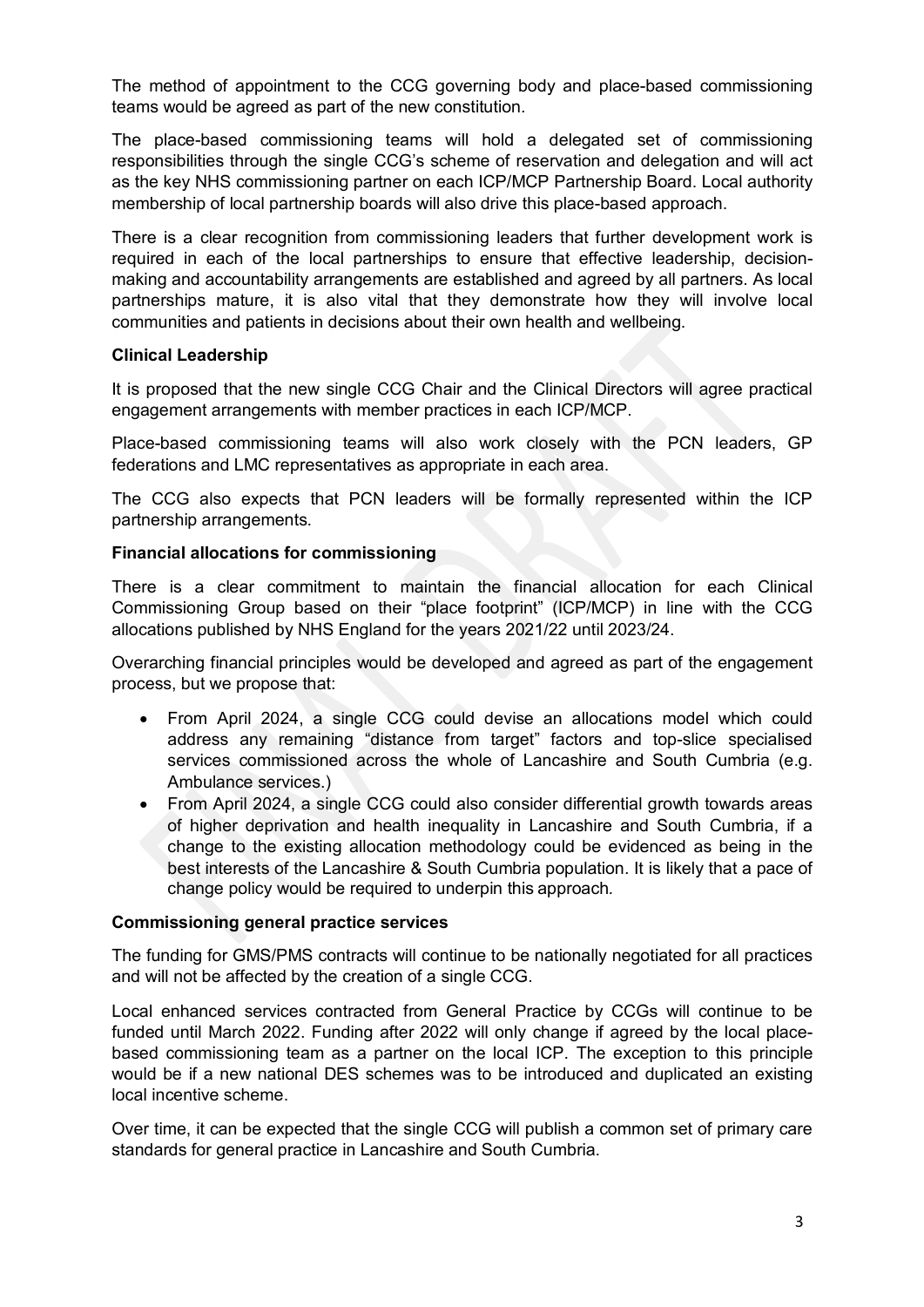In the meantime, however, there is a clear commitment to member practices that payments made by CCGs to practices for locally negotiated quality incentive schemes will be maintained until March 2022.

#### **Engagement and Next Steps**

Once this case for change has been approved, a formal process of engagement will commence with member practices, CCG staff, partner organisations, patient and public groups. [section 6] More details on the proposed timeline for this process are set out in section 7.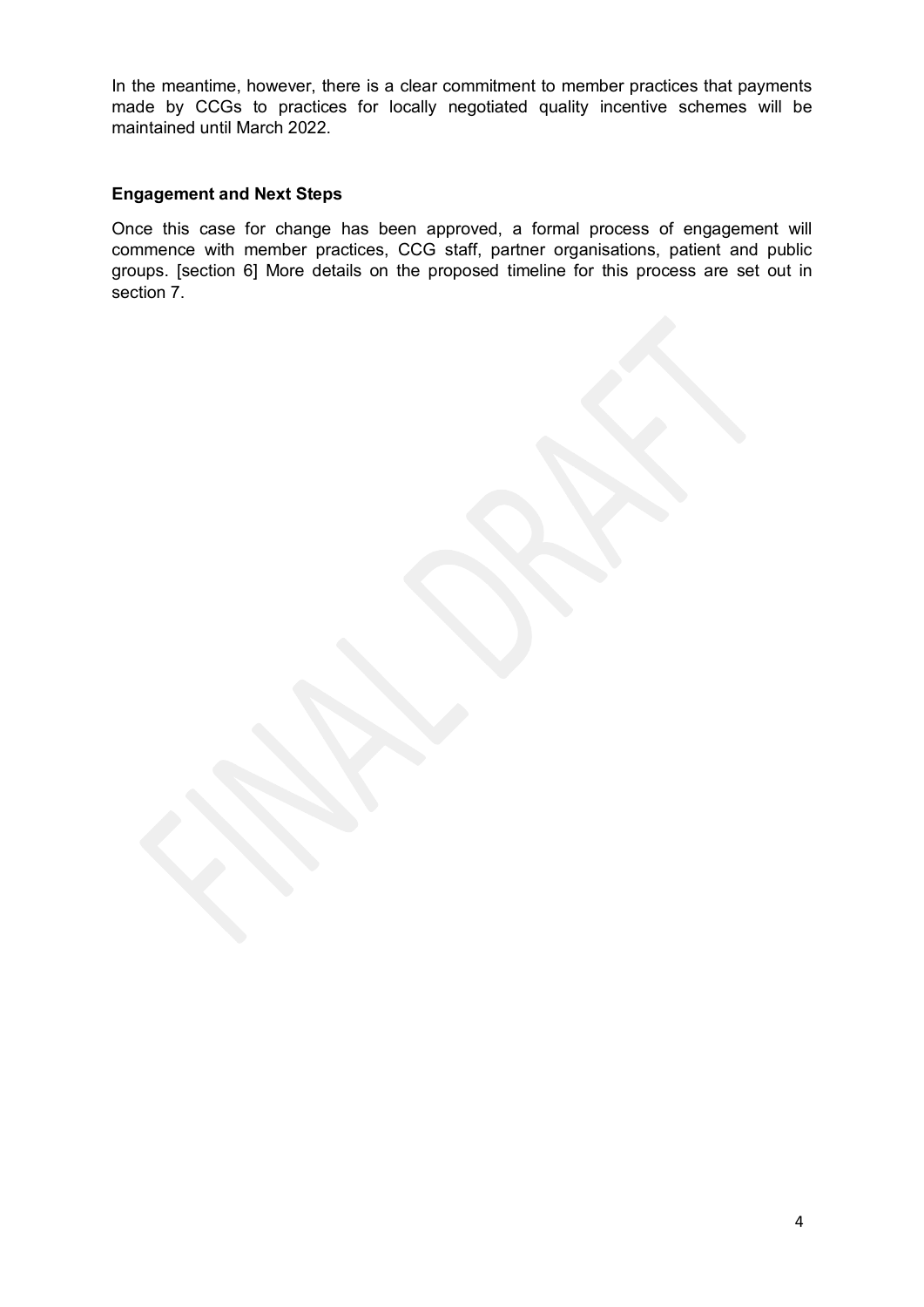# **Contents**

#### **Executive Summary**

**Introduction**

**Section 1: The Challenges we face**

**Section 2: Our Journey to Develop Integrated Health & Care in Lancashire and South Cumbria**

**Section 3: Vision**

**Section 4: Options for Commissioning System Reform** 

**Section 5: Governance and Decision Making**

**Section 6: Stakeholder Engagement** 

**Section 7: Next Steps and Timeline** 

**Appendix A – Option Appraisal**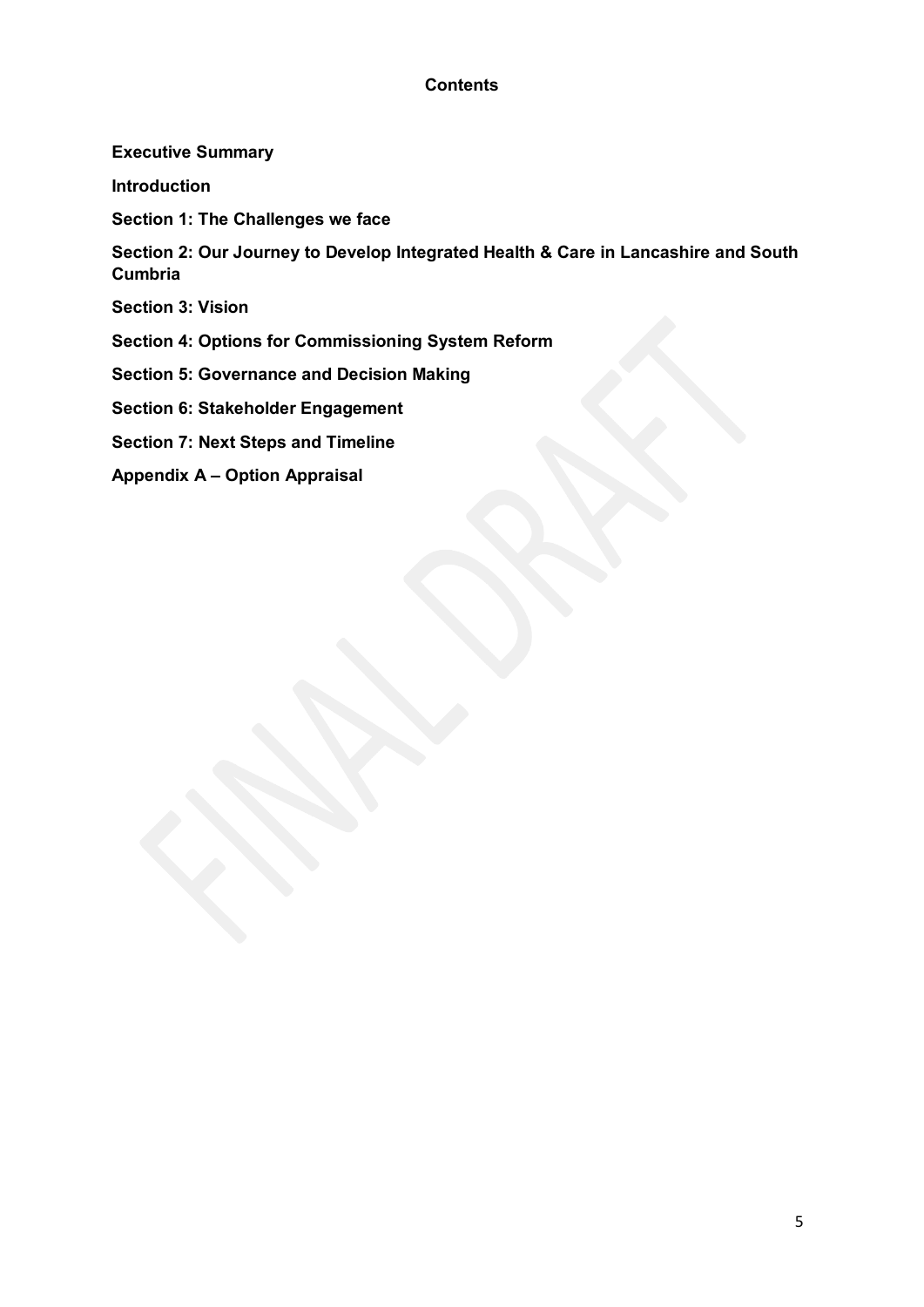# **Introduction**

This paper aims to support consideration and discussion about the evolution of NHS commissioning in Lancashire and South Cumbria (L&SC) over the next two years. It sets out the challenging context facing commissioners and communities. It also confirms the opportunities to continue a journey of integrated care which builds on the best work undertaken by CCGs and our partners in recent years. The document contains an options appraisal for future commissioning arrangements which is based on a number of criteria and recommends a preferred option for change. The paper also includes next steps and a highlevel timeline for implementation of the preferred option.

This version of the Case for Change has been written for initial consideration by CCG governing bodies, member practices and the Joint Committee of CCGs. Wider engagement with commissioning staff, providers, local authorities and other partners will also be essential as this process develops.

# **Section 1: The Challenges We Face**

As local commissioners, CCGs have been working with other partners since 2013 to respond to a range of familiar challenges:

#### **Inequalities and Poor Health Outcomes**

In Lancashire and South Cumbria, people in many of our communities experience ill health from an early age and die younger, especially in areas with higher levels of deprivation. There are high levels of physical and mental health problems, and we have seen increased levels of suicide in some of our communities. Cardiovascular disease, heart failure, hypertension (high blood pressure), asthma, dementia and depression are more common than the national average.

Persistent inequalities in health, employment, education and income are damaging the life chances of many citizens. There is increasing recognition that we need to support people and communities to help them to make changes in their own health and wellbeing. In future, therefore, commissioners will need to co-create a sustainable response from a range of public bodies to these issues, working with communities themselves.

#### **Fragmented services and systems**

There are multiple examples of fragmented pathways and services across the health and care system which leave patients uncertain as to where to access the most appropriate care or health professional.

At a systemic level in Lancashire and South Cumbria, the NHS model of commissioners and providers created nearly 30 years ago appears to have reinforced fragmentation in spite of the best efforts of many frontline professionals and leaders. Multiple contracts between several commissioners with the same provider e.g. for mental health services have created differential expectations and outcomes; competing organisational strategies have not enabled a clear focus on standards and outcomes. There are several examples e.g. improving stroke services, where decision-making on critical improvements has been painfully slow to achieve as individual organisations reconsider the proposals. These are not isolated examples: many have been discussed over the years in each Governing body and in our collective meetings across the whole of Lancashire and South Cumbria.

Our local providers are committed to working differently to repair this fragmentation: groups of general practices are working in neighbourhoods with other community and social care services to develop primary care networks. Attention will increase on these services with the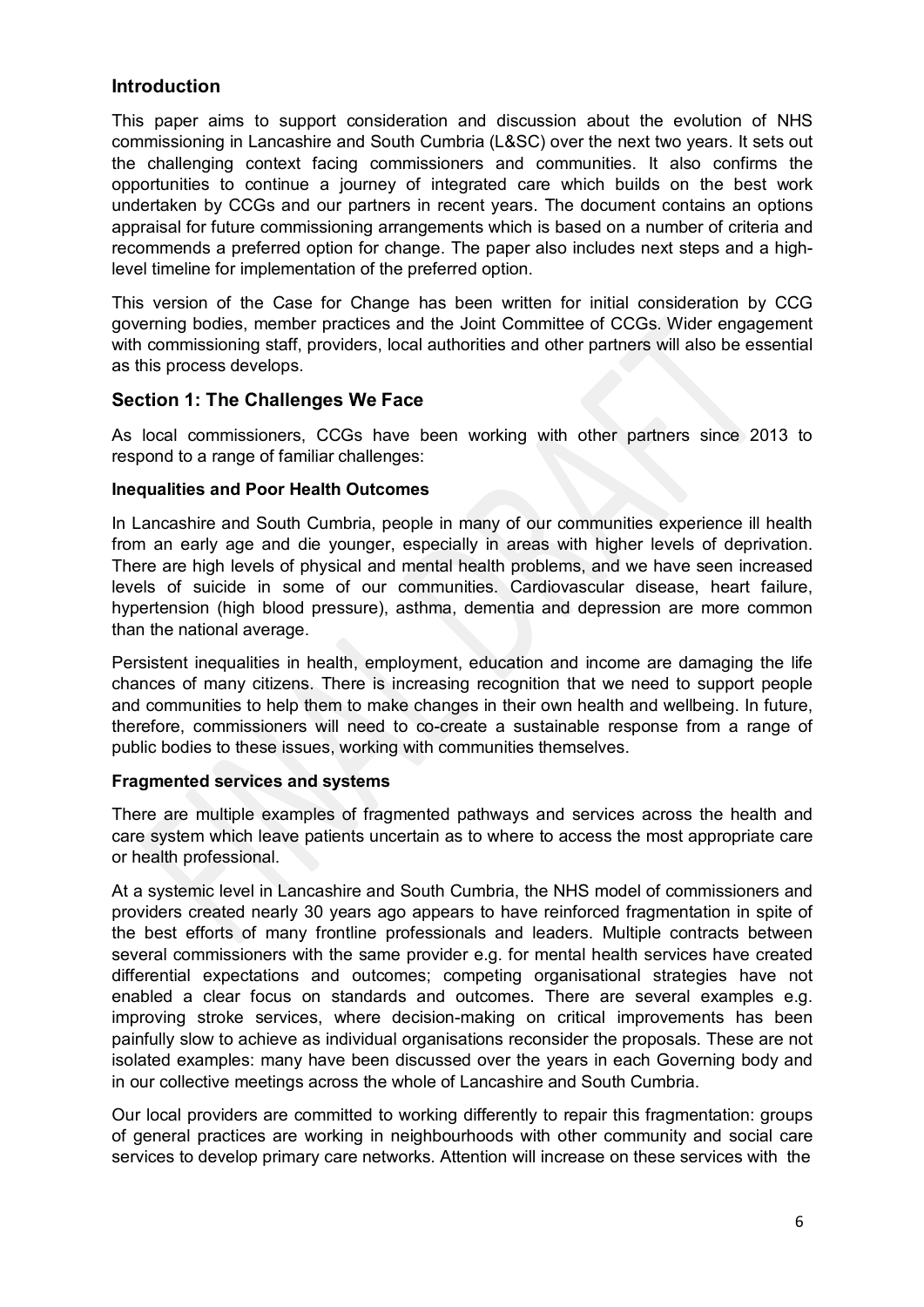imminent publication of national standards/specifications for a range of community-based services.

Our major NHS providers are also exploring new models of collaboration, working firstly with general practice and community services to integrate care pathways in ICPs. They are also considering how "group" models of provision across Lancashire and South Cumbria can, for example, increase the sustainability of fragile services, create efficiencies in diagnostic and operating theatre services and improve the performance of cancer services.

Commissioners need to be working at the heart of these new models of delivery – but there is neither capacity nor resources to support these new approaches and maintain the infrastructure of eight separate CCGs.

#### **Increasing Demand**

Our health and care services are struggling to tackle the level of illness and poor overall health we face in Lancashire and South Cumbria. As demand for care increases, some people don't receive the quality of care they need and commissioners cannot afford to fund escalating levels of activity.

#### **Workforce**

Workforce pressures in the health and care sector are well documented – traditional multidisciplinary models of care are increasingly hard to sustain and this requires new thinking about workforce roles and support for frontline staff. The full benefits of new technology can only be realised if they are introduced into more integrated services, pathways and teams.

#### **Financial Sustainability**

In 2019/20 there is an estimated financial gap of £200m across the L&SC ICS, based on the allocations received by the 8 CCGs. Whilst funding for the NHS is set to increase over the next few years, tackling the challenges of persistent inequalities, fragmentation, increasing demand and workforce change is more urgent than ever. We need to consider every opportunity to streamline our systems and processes, and reduce duplication. Our aim has to be to make our financial position sustainable and our collaborative work on the Long Term Plan is progressing with that aim.

Over the last twelve months, all CCGs have been required to plan for a 20% reduction in running costs and this has already led to decisions to integrate management functions between CCGs and within ICPs/MCPs, hold staffing vacancies, review clinical leadership roles, reduce accommodation costs and work differently with the CSU.

The direction of travel towards 5 local place-based commissioning teams working through a single CCG will free up a proportion of running costs, particularly in relation to the costs of 8 Boards as well as taking further opportunities to consolidate or share management functions.

Some simple examples of where a single CCG would be more productive without affecting local clinical leadership and decision making include:

- We currently have to procure extrernal and internal auditors eight times and produce 8 sets of statutory accounts.
- As eight separate CCG's we hold collectively over 100 meetings per year to meet our statutory and constitutional duties. This could be vastly reduced freeing clinical time to focus on local place-based work.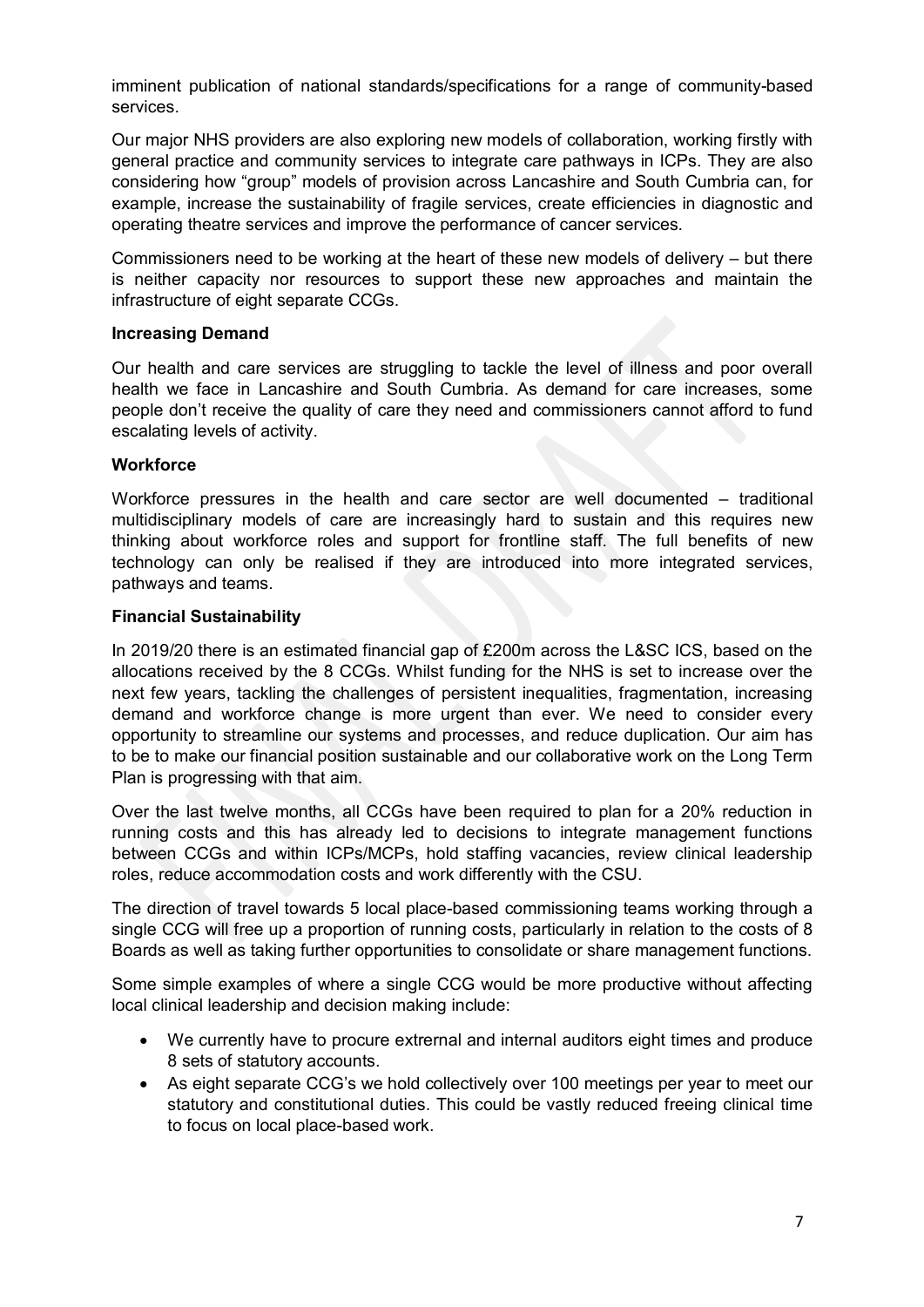• Commissioning areas like Ambulance services, cancer services and CHC would be much more effectively managed improving patient care and releasing savings and staff to reinvest locally.

It is vital to emphasise that the primary objective here is to reduce duplication of functions in order to redirect resources to support clinical leadership in PCNs and ICPs. There is a clear commitment to retain the expertise of CCG management staff in order to provide resources for population health improvement, planning and transformation activities in PCNs, ICPs and across L&SC.

The table below summarises the pattern of running costs across the 8 CCGs:

| <b>Organisations</b>             | <b>Population</b> | No. of<br><b>Practices</b> | 2019/20<br><b>Allocation</b><br>£m | 201/20<br><b>Running</b><br>Cost<br><b>Allocation</b><br>£m |
|----------------------------------|-------------------|----------------------------|------------------------------------|-------------------------------------------------------------|
| NHS Blackburn with Darwen CCG    | 177,841           | 23                         | 271.3                              | 3.5                                                         |
| NHS Blackpool CCG                | 175,012           | 20                         | 333.1                              | 3.5                                                         |
| NHS Chorley and South Ribble CCG | 186,154           | 30                         | 287.2                              | 3.9                                                         |
| <b>NHS East Lancashire CCG</b>   | 387,324           | 50                         | 647.6                              | 7.8                                                         |
| NHS Fylde and Wyre CCG           | 178,682           | 19                         | 310.5                              | 3.6                                                         |
| <b>NHS Greater Preston CCG</b>   | 210,857           | 23                         | 311.8                              | 4.4                                                         |
| NHS Morecambe Bay CCG            | 348,208           | 35                         | 570.0                              | 7.2                                                         |
| <b>NHS West Lancashire CCG</b>   | 113,532           | 15                         | 177.8                              | 2.4                                                         |
| <b>TOTAL</b>                     | 1,777,610         | 215                        | 2,909.3                            | 36.3                                                        |

In summary, maintaining the costs of eight separate statutory bodies at a total cost of £36m is difficult to justify when there is such financial pressure on health spending.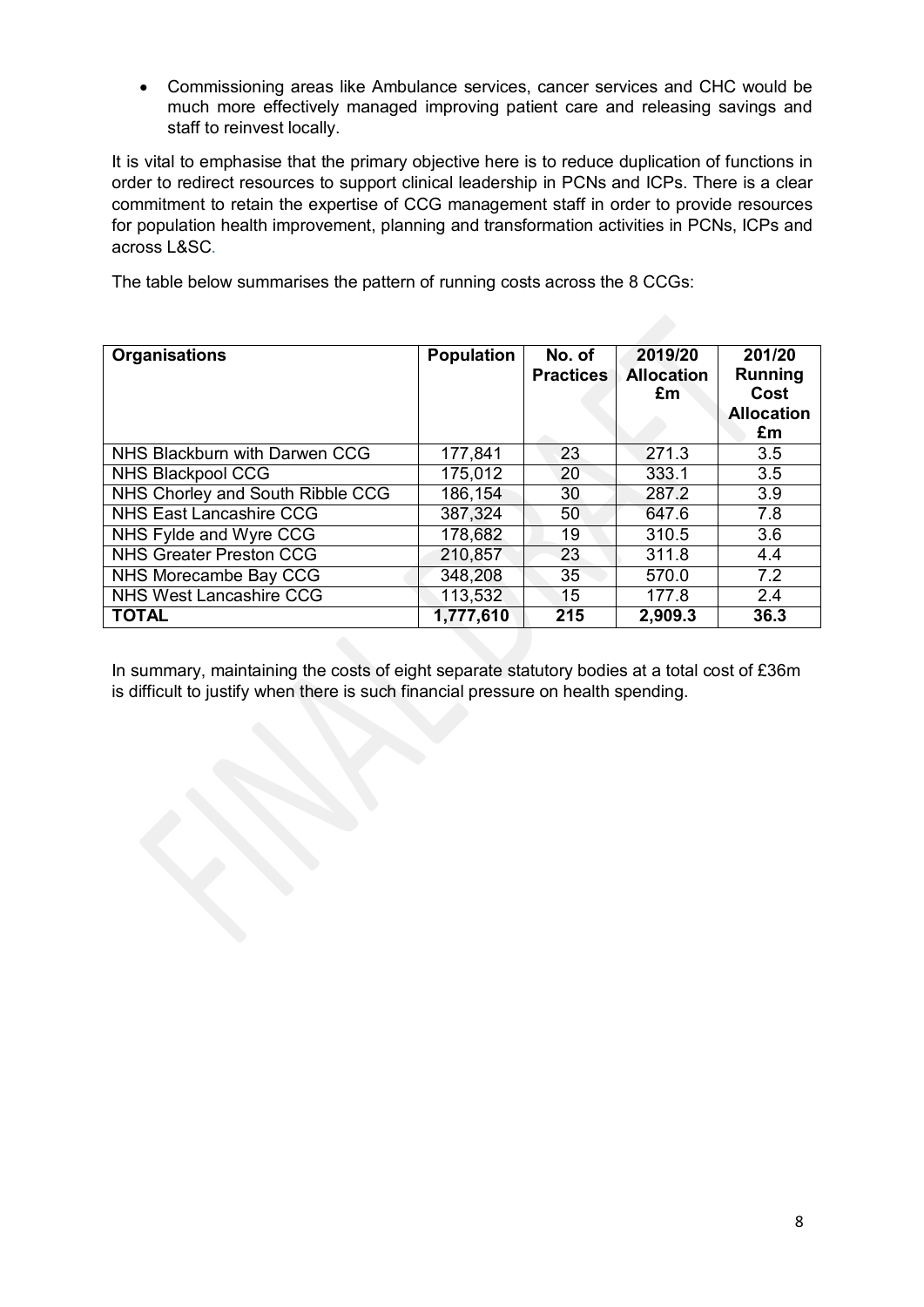# **Section 2: Our Journey to Develop Integrated Health & Care in Lancashire and South Cumbria**

We know that tackling the challenges set out in Section 1 is not something that any single commissioning organisation can achieve in isolation. For this reason, the CCGs in Lancashire and South Cumbria have a long history of working collaboratively together and with partners across the Integrated Care System (ICS) footprint. The publication of the NHS Five Year Forward View in 2014 achieved a new level of consensus that commissioners, providers local authorities and other partners should pursue approaches to integrating health and care – joining strategies, partnerships, resources and leadership to respond to the triple aim of better health, better care, delivered sustainably.

By 2018, this journey of integrated care development was accelerating the development of 4 maturing Integrated Care Partnerships (ICPs) in Morecambe Bay, Fylde Coast, Central Lancashire and Pennine Lancashire and a Multi-specialty Community Provider (MCP) in West Lancashire. These partnerships offer a vehicle for providers, commissioners, local authorities and other organisations to work very differently, agreeing plans to improve the whole population's health, using collaboration rather than competition to improve the quality of health services and bring the system back into financial balance.

CCGs have also begun to deploy significant resources and expectations into the early development of 41 Primary Care Networks (PCNs), building on the integrated care models which have developed in neighbourhoods. There is a clear expectation in each ICP that the clinical leadership offered by GPs and other frontline professionals should be endorsed and refocused to ensure the success of PCNs and ICPs. There is also further potential to use the development of PCNs and ICPs to encourage new approaches of integrated commissioning with our local authorities.

At the same time, a Joint Committee of CCGs was established "to carry out the functions relating to decision-making on pertinent L&SC wide commissioning issues" arising from the ICS's main change programmes. This means the CCGs across L&SC already act together as the Commissioning Board (NHS) of the ICS. The terms of reference for the Joint Committee have recently been reviewed and updated and an annual work programme has been agreed. This ensures that decision-makers and CCG Governing Bodies are clear how collective oversight and/or decisions arising from our main work programmes will take place.

The evolution of commissioning set out in this paper is not therefore a sudden jolt in our current arrangements. Our direction of travel builds on the place-based approaches being endorsed by CCGs in neighbourhoods, ICPs and across Lancashire and South Cumbria.

Recognising that the development of integrated care models would impact on the future of commissioning arrangements, in January 2018, the Joint Committee approved a Commissioning Development Framework for Lancashire and South Cumbria. The framework gave a system wide commitment to

- Listen to our communities about their priorities for health and wellbeing, connecting up the natural assets in each neighbourhood with the resources available across the public sector;
- Make shared, strategic decisions, with key partners and clinical leaders about the allocation of resources;
- Implement new, integrated models of service provision which can make significant improvements in the quality and outcomes of health and care;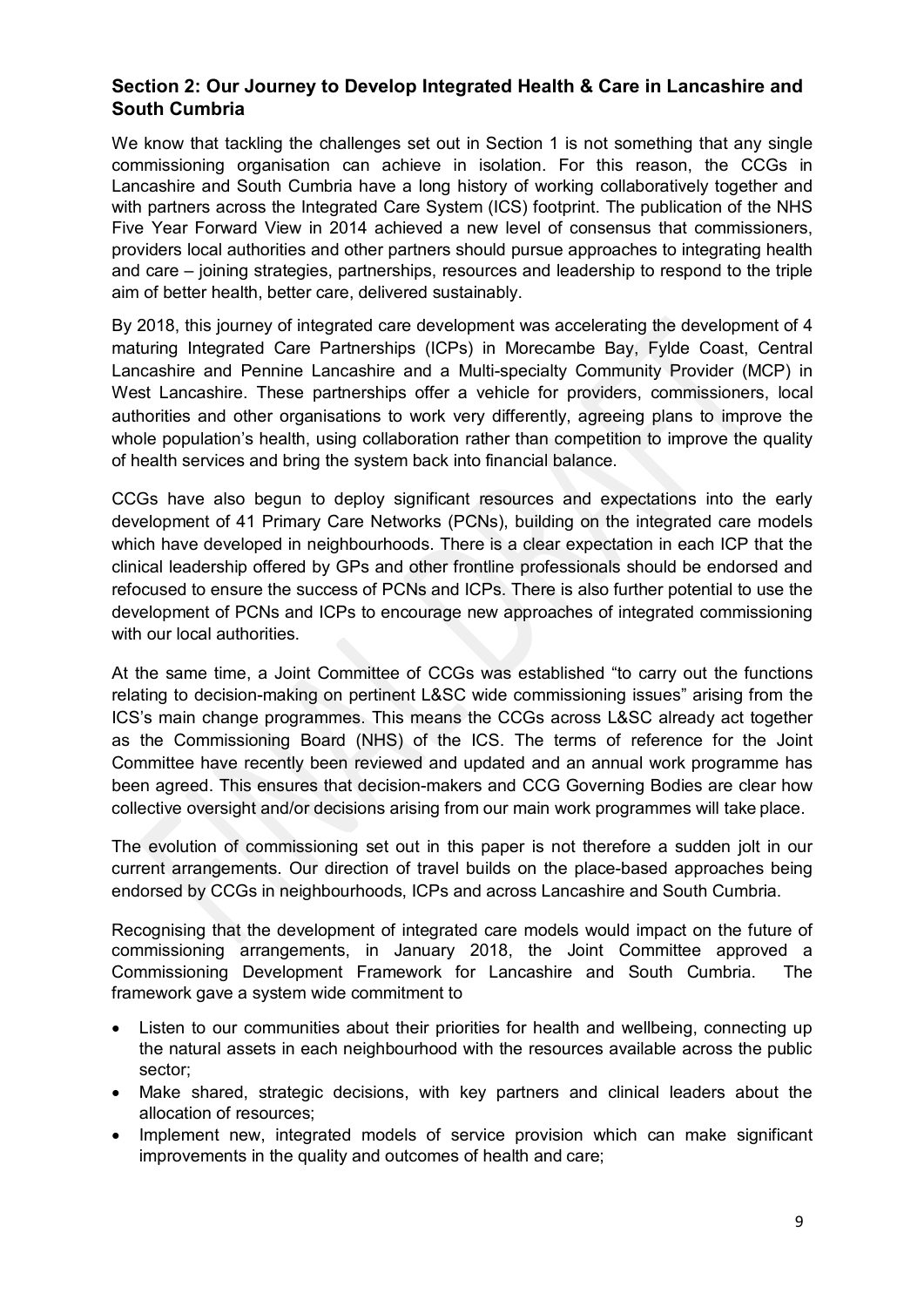• Streamline the way we do things to reduce waste and make the most efficient use of our resources.

Following approval of the Commissioning Framework, CCG commissioning colleagues across the system worked together to apply it to their workstreams and develop recommendations for place-based commissioning activity in the future. Their work addressed several examples of fragmented or variable commissioning in the current system which are leading to poor outcomes for many people. Examples include our approach to complex, individual packages of care, the availability of robust community services for people with learning disabilities and the variability of performance in cancer services. The Joint Committee agreed the recommendations and asked workstreams to develop operating and support models.

We have therefore made significant progress on our journey to develop integrated health and care for the people of L&SC and in doing so have established solid foundations for further development. ICPs/MCP and PCNs/neighbourhoods, are the fundamental foundations for a strong and effective health and care system going forward.

However, CCGs are relatively small organisations. It is becoming increasingly clear that there is insufficient capacity and capability in the system as a whole to support PCNs/neighbourhoods and ICPs/MCP to develop at the pace that is needed - and tackle the challenges, work with our communities, improve the overall quality of our health and care services and achieve better financial outcomes.

There is significant duplication in operating eight membership councils and governing bodies and the associated governance, many CCGs have similar groups to solve the same problems. Individual members of staff are trying to maintain work on several critical priorities at the same time and the work to implement new collaborative commissioning operating models across L&SC is progressing, though slowly. We therefore need to review the way we are currently organised, building on and accelerating our joint working to date, agree how best to organise ourselves to meet our challenges and deliver our vision to create a health and care system that is fit for now and the future.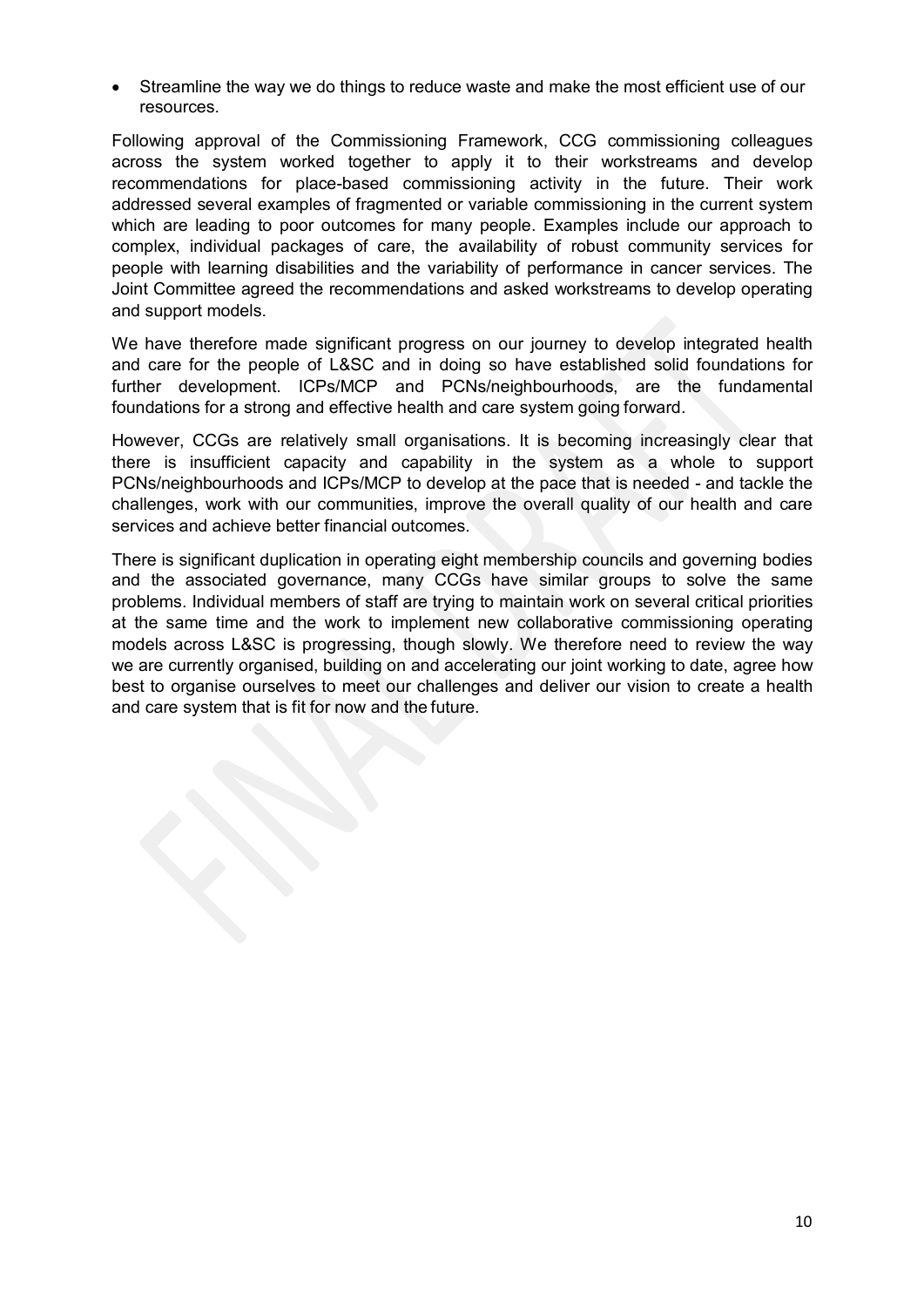# **Section 3: Vision**

Our published vision for Lancashire and South Cumbria is that communities will be healthy and local people will have the best start in life, so they can live longer, healthier lives.

At the heart of this are the following ambitions:

- We will have healthy communities
- We will have high quality and efficient services
- We will have a health and care service that works for everyone, including our staff.

Over the next 4-5 years, we expect our system to continue its journey of integrated care, joining up the priorities of health and care organisations to achieve consistent standards of service performance and improved outcomes for patients and the public.

We are placing a premium on:

- Developing partnerships across the public sector (education, employment, housing, business, local government and NHS) in order to reduce the generational inequalities in health and life chances between our communities.
- Working with each of our communities to understand the assets available which can help people to become more engaged in their own health and well being.
- Joining up primary, community, mental health and social care services in local areas whilst at the same time ensuring that sustainable and efficient models of specialised services can be offered to the whole population.

Over the next 2-3 years, CCG leaders have already stated their commitment to the continuing development of integrated partnership models [section 2]. Clinical colleagues working in 41 Primary Care Networks are finding new ways to join up care in each neighbourhood and engage members of the public in their own health and wellbeing.

Looking further ahead (3-4 years) and as these partnerships continue to mature, there is further potential for them to take on more formal organisational responsibilities for improving the health of local people [section 3]. Our thinking at this stage is that a so-called "integrated care organisation" could be responsible for between 150-500,000 residents, delivering care directly and using alliances with other providers to create an effective local system of care. In doing so, we would expect this model of organisation to have demonstrated a transformational shift in its approach to population health, clinical leadership, board governance and accountability.

The "integrated care organisation" would work under contract to the new single Commissioner which is charged with assuring progress of the ICP/ICO, setting consistent standards and securing improved outcomes across Lancashire and South Cumbria, achieving national policy priorities and financial value for taxpayers.

In moving towards our vision, over the next 2-3 years we will continue to strengthen our partnerships in local places and across the whole Lancashire and South Cumbria system. Our priorities here are to:

• Ensure our clinical and other frontline leaders are able to lead the work to create sustainable care models in our neighbourhoods, place-based partnerships and across Lancashire and South Cumbria.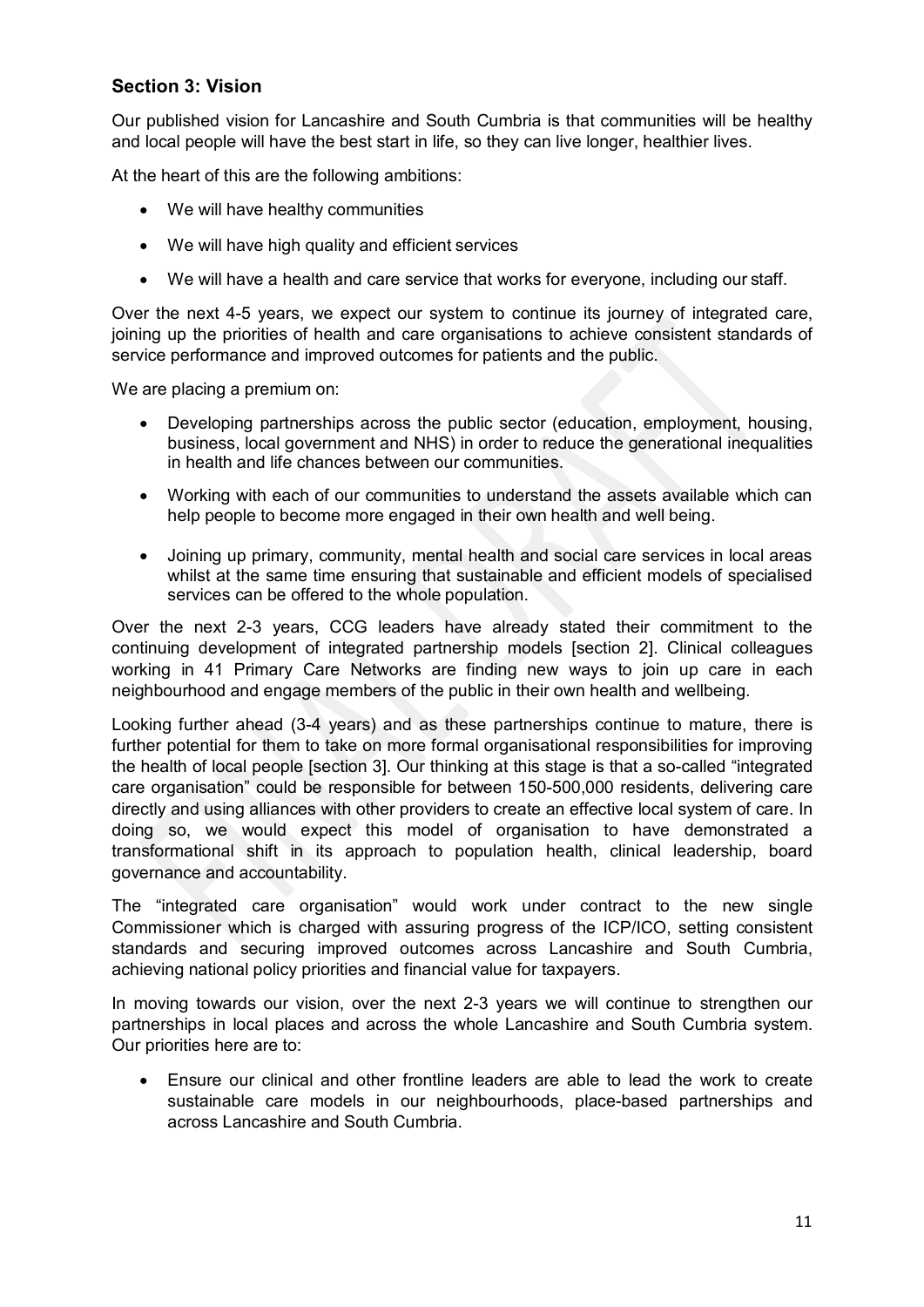- Demonstrate to patients and communities that the ways in which we organise health and care services are leading to improved access and outcomes.
- Tackle our most difficult challenges (workforce, finance, service resilience) by agreeing clear priorities across the ICS and the decision-making arrangements we will use.
- Sustaining an open dialogue with the public about our future models of health and care.

The proposals for commissioning reform which are laid out in this document are therefore designed to help us make the next steps on this ambitious journey.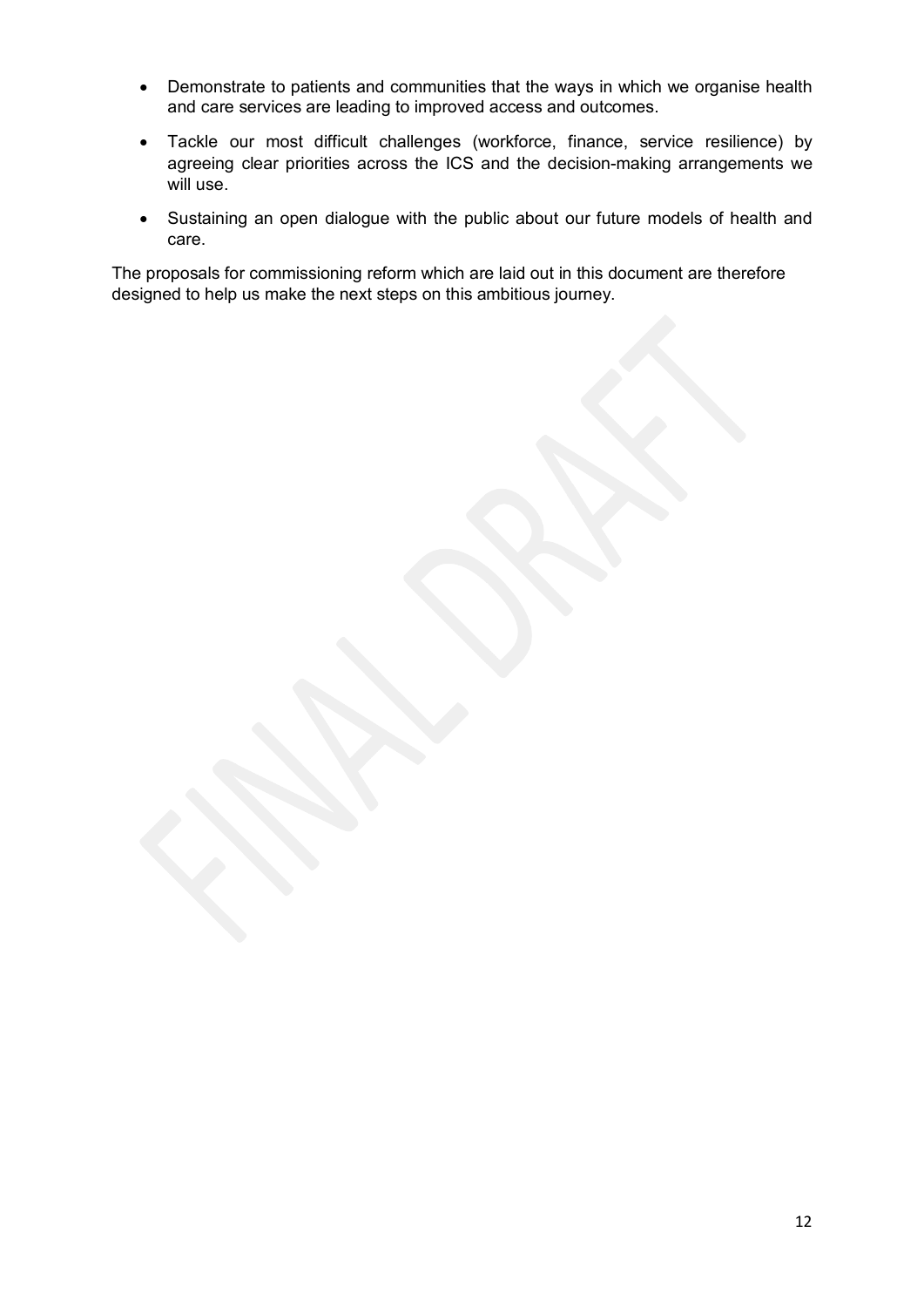# **Section 4: Options for Commissioning System Reform**

In developing and considering options for future commissioning reform, it is important that we do so in the context of the challenges we face, the progress made to integrate care and our commitment to build on the partnerships which commissioners have already developed. The following criteria have therefore been developed to support these considerations. If we are going to organise ourselves differently, any new model must:

- Tackle inequalities and improve outcomes for patients
- Get our resources and capacity in the right place to support our integrated placebased models in PCNs, ICPs, MCP and (where there is value in acting collectively) across the ICS
- Reduce duplication of commissioning processes, governance arrangements and the use of staff time
- Support a consistent approach to standards and outcomes
- Be affordable, reduce running costs and support longer term financial sustainability
- Offer the potential for further development of integrated commissioning between the NHS and Local Authorities
- Be deliverable
- Be congruent with the NHS Long Term Plan expectation that there will "typically" be a single CCG for each ICS area.

# **Options Appraisal**

#### **Current Arrangements**

There are currently eight CCGs within the L&SC ICS footprint with a number of CCGs operating shared commissioning arrangements that are aligned to the ICP footprints:

- NHS East Lancashire CCG and NHS Blackburn with Darwen CCG have a single Accountable Officer, a newly-created single Management Team and integrated workforce. Their Governing Bodies remain separate but already have a number of common working arrangements
- NHS Blackpool CCG and NHS Fylde & Wyre CCG have a single Accountable Officer, a newly-created single Management Team and integrated workforce. Their Governing Bodies remain separate but already have a number of common working arrangements.
- West Lancashire CCG shares the same Accountable Officer as the two Fylde Coast CCGs (from January 2020).
- NHS Chorley & South Ribble CCG and NHS Greater Preston CCG have a single Accountable Officer, a single Management Team and integrated workforce. Their Governing Bodies remain separate but already have a number of common working arrangements.
- NHS Morecambe Bay CCG was formed in 2018 following a boundary change process to incorporate South Cumbria. There is a single Accountable Officer and Governing body and clinical and executives are increasingly taking "system roles" within the ICP.

Across the ICS footprint, the CCGs oversee collaborative programmes of work and are able to make joint decisions relating to L&SC-wide issues through the formally constituted Joint Committee of CCGs, in line with an agreed annual work programme. This ensures that decision-makers and CCG Governing Bodies are clear how collective oversight and/or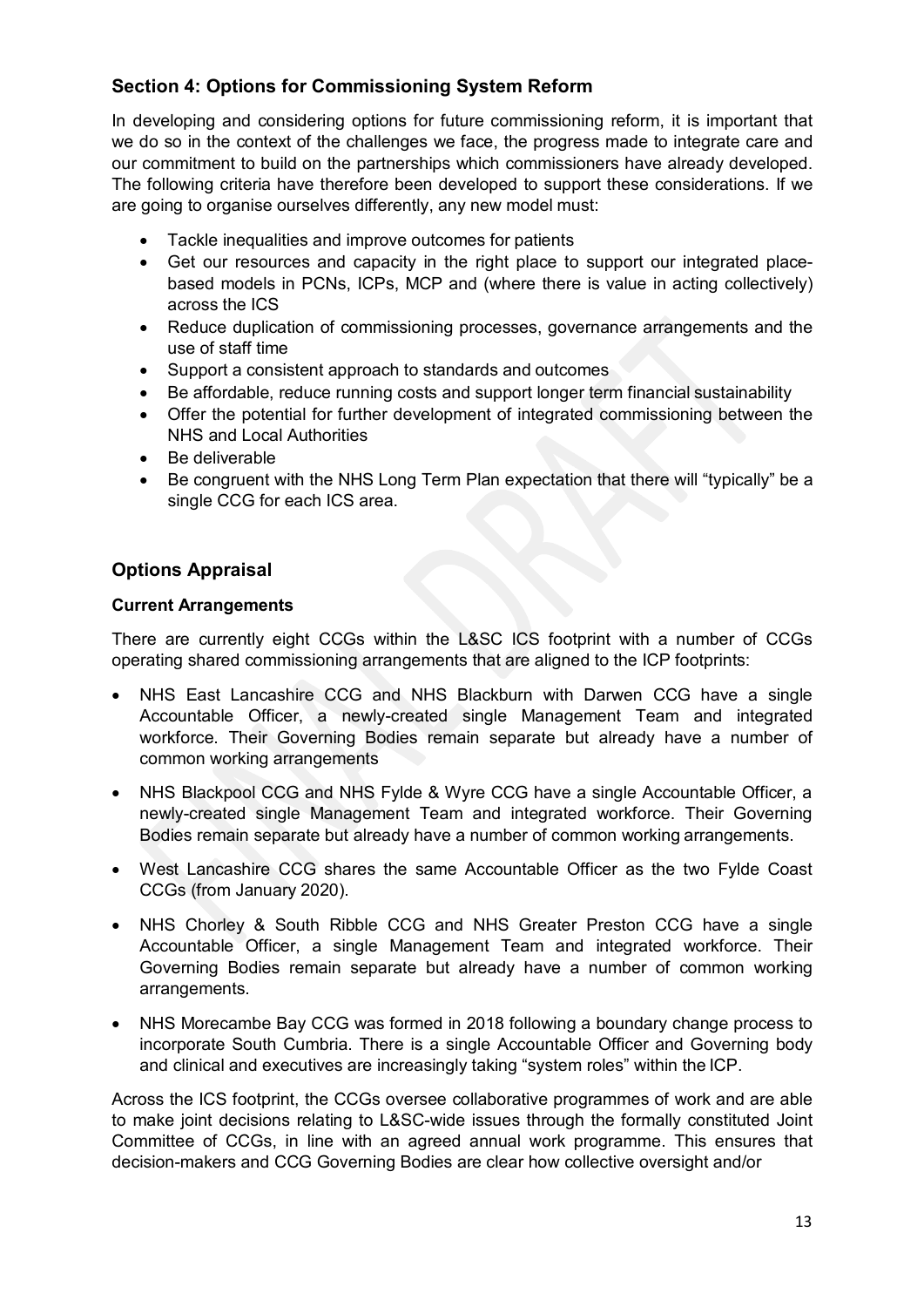decisions arising from our main work programmes will take place. The work programme is also used to seek appropriate delegations from CCG Governing Bodies into the Joint Committee where appropriate. The scope of delegation to the Joint Committee is limited at the current time.

Drawing on the criteria set out above a number of options for future commissioning system

| Option 1<br>Option 2 | No change to current arrangements<br>Merger to create five CCGs aligned with ICP footprints                                                                                |
|----------------------|----------------------------------------------------------------------------------------------------------------------------------------------------------------------------|
| Option 3             | Single Accountable Officer and Executive Team for all eight L&SC<br><b>CCGs</b>                                                                                            |
|                      | Option 4 Single CCG (all functions)                                                                                                                                        |
|                      | Option 5 Single CCG which aligns commissioning functions to each                                                                                                           |
|                      | Integrated Care <b>Partnership/Multispecialty Community</b>                                                                                                                |
|                      | <b>Partnership</b>                                                                                                                                                         |
| Option 6             | Single CCG which discharges an agreed set of commissioning<br>functions through a contract with each Integrated Care Provider/<br><b>Multispecialty Community Provider</b> |

reform have been generated and appraised:

A detailed appraisal of these options is set out in Appendix A. In the light of this assessment, option 5 is recommended to commence from April 2021. The details of this option are shown below.

# **Our Preferred Option and Benefits**

Option five is our recommended option to commence from April 2021. In advance of this, shadow arrangements would be developed during 2020/21.

#### **Option 5: Single CCG which aligns commissioning functions to each Integrated Care Partnership/Multispecialty Community Partnership**

Under this option, the eight L&SC CCGs would merge to form a single new CCG which would take responsibility for all statutory functions through a single governing body. Under this option, it is proposed that the single CCG's governing body will be constituted with general practice members (Clinical Director), lay representatives, and a Managing Director who will represent each of the 5 places (Central Lancashire, Fylde Coast, Pennine Lancashire, West Lancashire and Morecambe Bay) that form the Lancashire & South Cumbria ICS.

In line with all CCG Constitutions, there will also be an Accountable Officer, Chief Finance Officer, Chief Nurse and Secondary Care Doctor.

The 5 Clinical Directors, 5 Managing Directors and 5 lay representatives who sit on the Governing body will also lead each place-based commissioning team, together with local clinical leadership and commissioning expertise. . The place based commissioning teams will retain many of the benefits member practices have indicated are important to them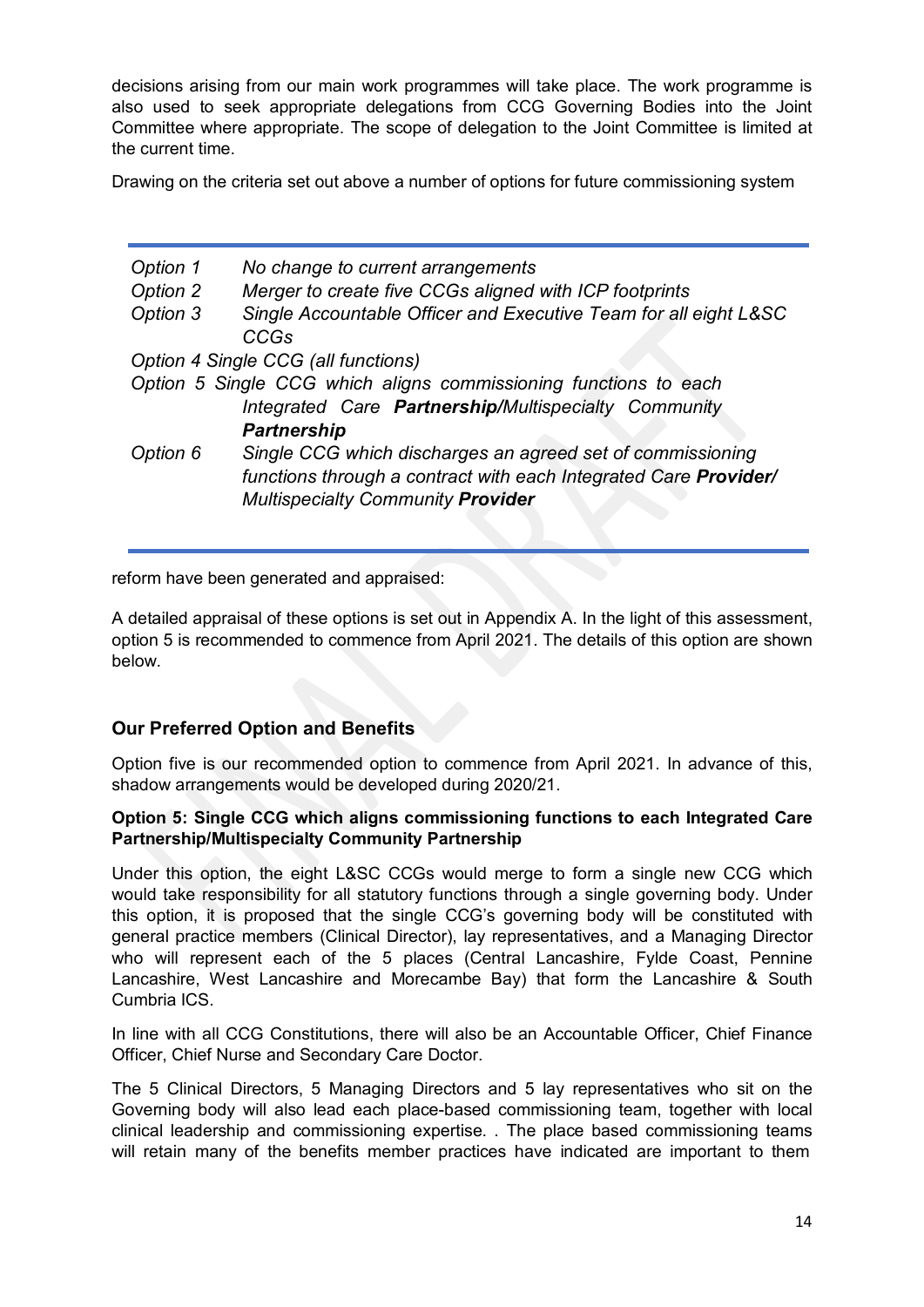including responsibilities for practice engagement, primary care commissioning, population health improvement, improved service quality and financial management.

The place-based commissioning team will hold a delegated set of commissioning responsibilities through the single CCG's scheme of reservation and delegation and will act as the key NHS commissioning partner on each ICP/MCP Partnership Board.

The ICP Partnership Boards will support the development of PCNs/Neighbourhoods and ICPs/MCP and accelerate the progress of place-based commissioning.

Collaborative commissioning programmes at the L&SC level would be overseen and managed through the governance structures of the new CCG.

This option requires change to existing structures and organisations. It would see the majority of commissioning activity focussed on the ICP footprint, reducing duplication and maximising economies of scale. It also supports a consistent approach to setting standards and outcomes. This option ensures capacity is secured in PCNs/Neighbourhoods and ICPs/MCP to support place-based commissioning, allowing time and support for ICPs/MCP maturity to develop.

The single CCG will retain clinical commissioning capacity and resources in order to commission services for a population in excess of any one ICP/MCP (i.e. 500,000+). It will also commission those service areas in which recommendations have already been made to commission at L&SC level. Commissioners working at this level will retain specific links to local ICPs and neighbourhoods. In the context of expectations that all CCGs will achieve 20% running cost savings this option would be affordable and would be consistent with the expectations set out in the NHS LTP.

Merging into a unified, more strategic commissioning organisation with a strong local focus delivered through locality commissioning teams aligned to the five ICPs/MCP best supports our ambitions as described below:

#### **1. Tackle inequalities and improve outcomes for patients**

We know there are significant health inequalities across L&SC which create challenges for services and result in poorer outcomes for some of our most vulnerable and deprived communities. Our work to tackle health inequalities will be better supported by having Locality Commissioning Teams aligned to the five ICPs/MCP. This will enable us to:

- Maintain strong links and engagement with the local population;
- Ensure specialist analytics and population health capabilities can develop across L&SC and be available for each ICP/PCN to support local priorities
- Undertake service planning and targeted delivery to reflect the specific needs of local communities – working closely with local authorities;
- Ensure effective communication and engagement with local populations including seldom heard groups of people to enable them to share their views and concerns which will shape not just what services are provided but how they are delivered.

Only by organising ourselves differently can we begin to deliver the improvements that are needed for our patients

**2. Get our resources and capacity in the right place to support our integrated placebased models in PCNs, ICPS, MCP and (where there is value in actingcollectively) across the ICS**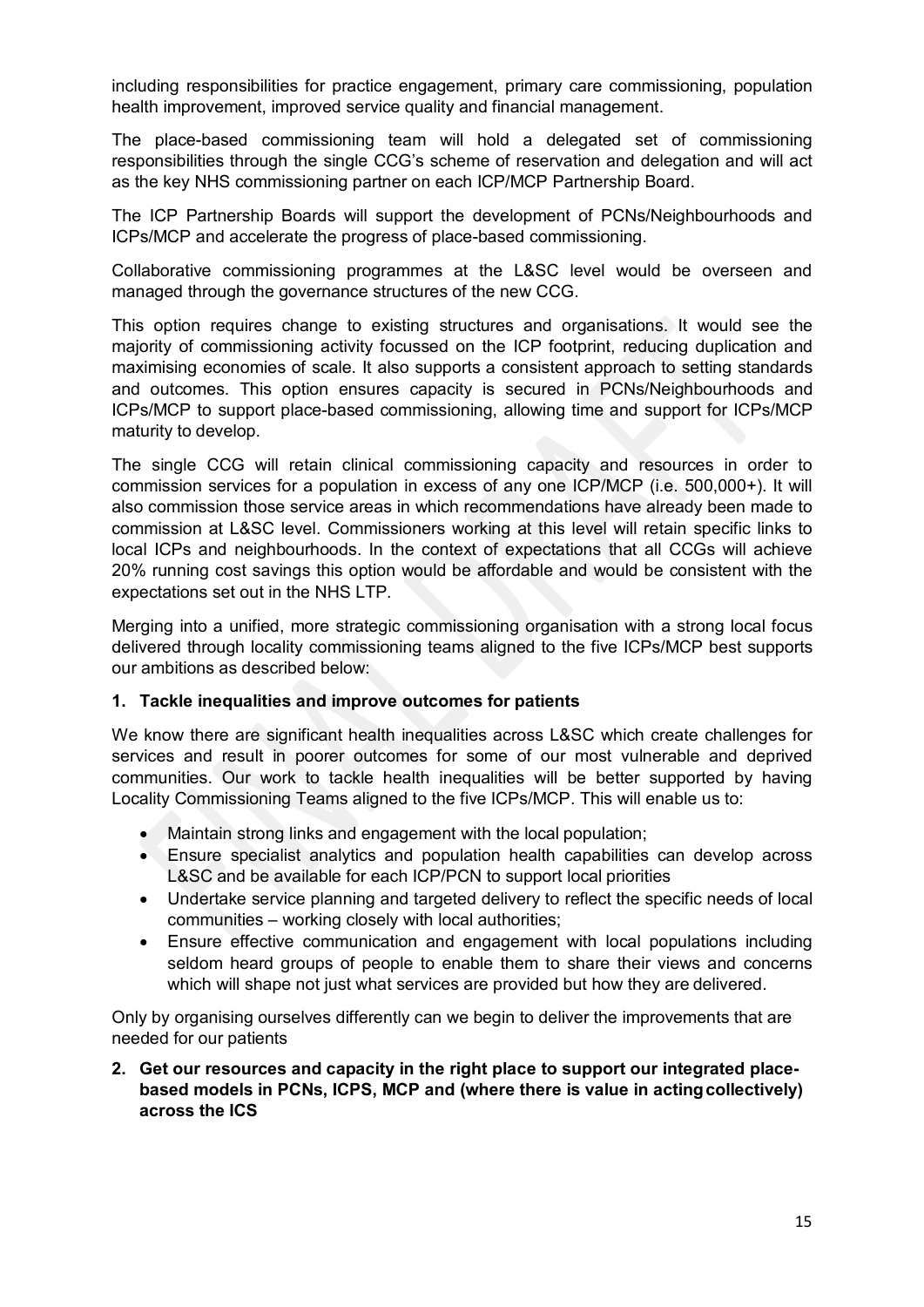Locality commissioning teams will be aligned to the five ICPs/MCP. They will exercise an agreed set of commissioning functions on ICP/MCP and PCN footprints, working collaboratively with partners through ICP Partnership Boards to agree plans for population health improvement, improved service quality and financial recovery. The Local Partnership Boards will support the development of PCNs/Neighbourhoods and ICPs/MCP and accelerate the progress of place-based commissioning with the ultimate aim of supporting ICPs/MCP and PCNs to reach a level of maturity over the next 2-3 years whereby commissioning functions and budgets can be contracted for through an Integrated Care Provider Contract. The single CCG will retain clinical commissioning capacity and resources in order to commission services for a population in excess of any one ICP/MCP (i.e. 500,000+). It will also commission those service areas in which recommendations have already been made to commission at L&SC level. Commissioners working at this level will have specific linked roles to local ICPs and neighbourhoods.

# **3. Reduce duplication**

There will be a significant reduction in duplication both in terms of the capacity required to support the existing eight CCG governance structures and that deployed to support commissioning activity across eight CCG footprints. We know that our commissioning workforce is finding it increasingly challenging to balance the demands of collaborative commissioning activity across L&SC with ICP/MCP commissioning work to support the development of PCNs and neighbourhoods.

It is vital to emphasise that the primary objective here is to reduce duplication of functions in order to redirect resources to support clinical leadership in PCNs and ICPs. There is a clear commitment to retain the expertise of CCG management staff in order to provide resources for population health improvement, planning and transformation activities in PCNs, ICPs and across L&SC.

# **4. Support a consistent approach to standards and outcomes**

As a strategic commissioner the CCG will focus on a key set of commissioning functions and activity related to standard setting for the whole population. It will focus on macro-level population health management and improving outcomes for patients.

Further development work is now being led by CCGs to set out the commissioning functions which will be exercised by Locality Commissioning Teams.

# **5. Be affordable, reduce running costs and support longer term financial sustainability**

By streamlining our decision-making infrastructure and commissioning activity, doing things once where it makes sense to do so (e.g. finance, corporate services, committee meetings) we will reduce running costs. By re-focussing commissioning time and energy for those service areas in which recommendations have already been made to commission at L&SC level, we will make better use of clinical and managerial time and be better placed to deliver the financial efficiencies as required by NHS England and Improvement.

# **6. Offer the potential for further development of integrated commissioning between the NHS and Local Authorities**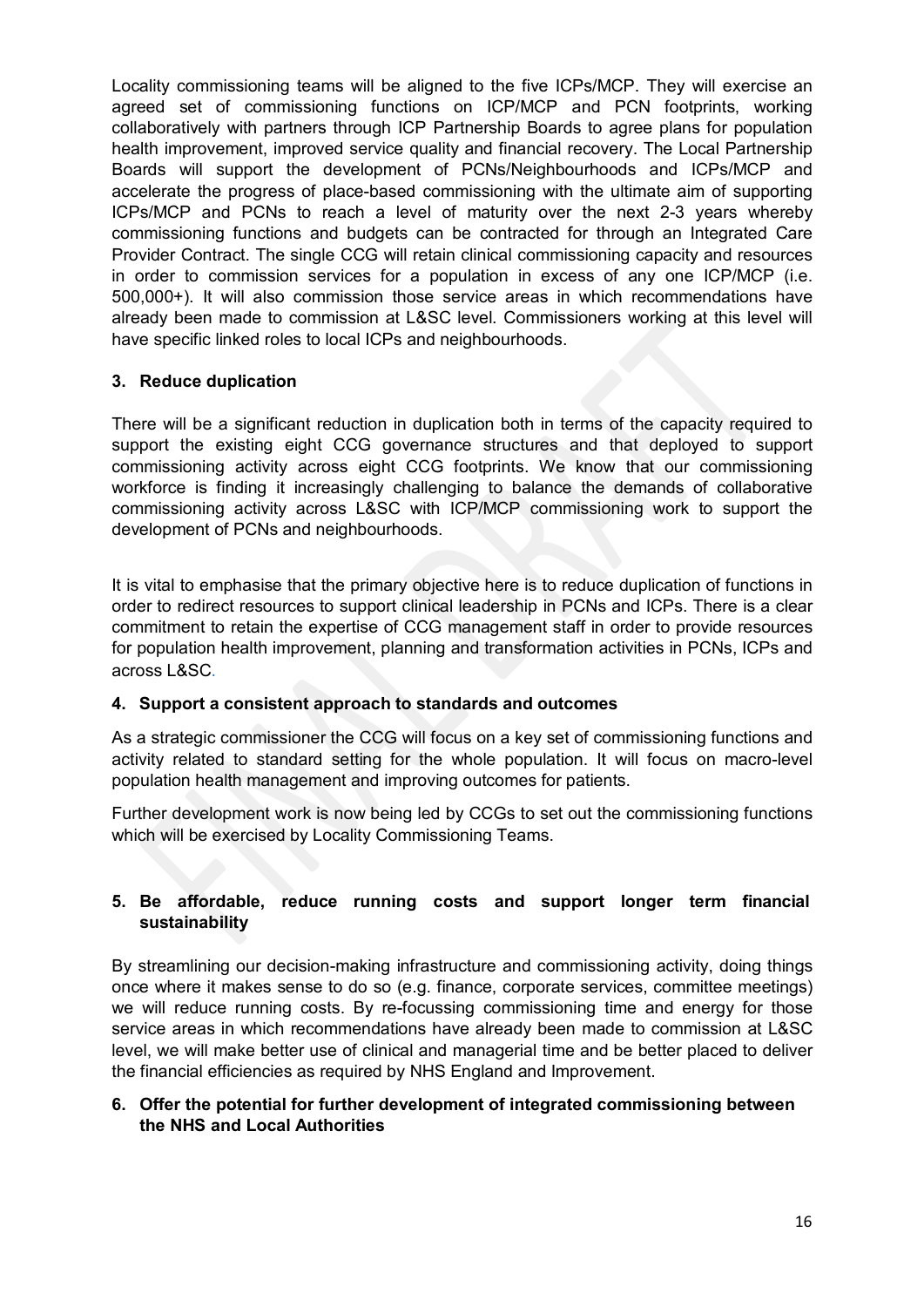We will establish Locality Commissioning Teams to exercise key commissioning functions through ICP Partnership Boards, of which Local Authorities are key members. The new arrangements will support the continued journey towards more integrated health and social care at place level with ICP Partnership Boards being well placed to explore practical ways of integrating health and social care commissioning and delivery.

## **7. Be deliverable**

Creating a single CCG with a combination of system-wide and locality-based leadership offers a deliverable and affordable model of commissioning in an integrated care system.

#### **8. Be congruent with the NHS Long Term Plan expectation that there will typically be a single CCG for each ICS area**

The NHS Long-Term Plan (LTP) is clear that each ICS will need streamlined commissioning arrangements to enable a consistent set of decisions to be made at system level. It talks about CCGs becoming leaner, more strategic organisations that support care providers through ICPs/MCP to partner with other local organisations to deliver population health, care transformation and implement the requirements of the LTP. It also talks about CCGs developing enhanced management capability for more specialist functions, such as estates, digital and workforce. Option five will allow us to bring together CCG clinical and managerial time to respond to the requirements of the LTP, and ensure capacity is secured in PCNs/Neighbourhoods and ICPs/MCP, to support place-based commissioning, allowing time and support for ICPs/MCP maturity to further develop.

In summary, a single CCG which operates as a strategic organisation, working with wellresourced local teams aligned to each of our local partnerships is recommended for the next stage on our journey of integrated care.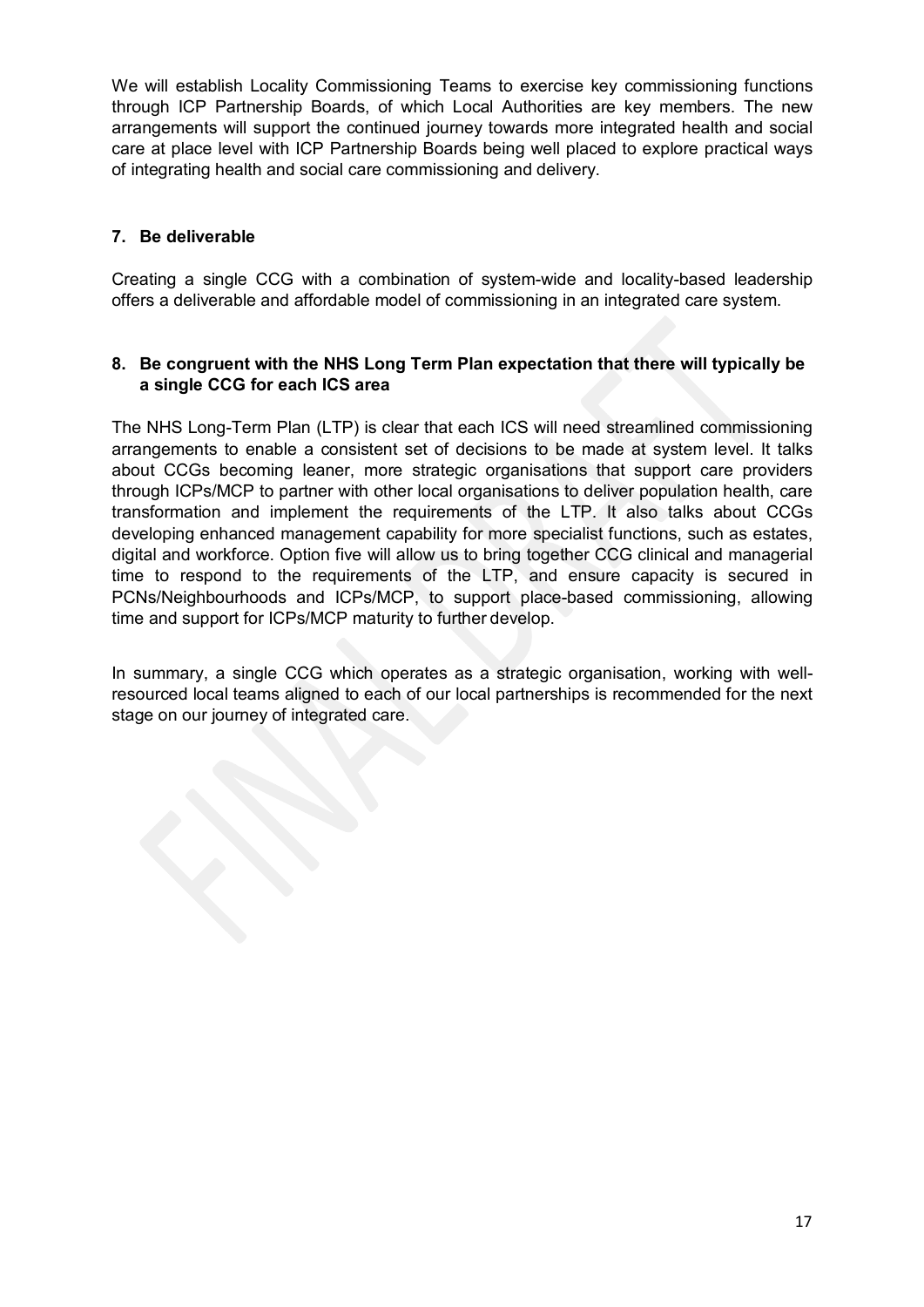# **Section 5: Governance and Decision Making**

As indicated above, the importance of effective governance and decision-making will be a critical success factor for this next stage of commissioning development in Lancashire and South Cumbria. This is particularly the case in order to build on the legacies of existing CCGs, move away from competition to partnership models of healthcare delivery and ensure that local organisations remain accountable to their communities.

Under the option for a single CCG, this will clearly operate as a membership organisation with a formal Constitution and scheme of reservation and delegation agreed with the members and approved by NHS England.

Membership of the Governing Body of the CCG will include the roles formally required including Accountable Officer, Chief Finance Officer, Secondary Care Doctor, Nurse and Lay members.

#### **Locality-based decision-making**

In order to emphasise the importance of place-based leadership and decision-making in Lancashire and South Cumbria, the governance of the new CCG will include a formal approach to leadership and decision-making in each locality. It is proposed that the single CCG will have a governing body which is constituted with general practice members (Clinical Director), lay representatives, and a Managing Director for each of the 5 places (Central Lancs, Fylde Coast, Pennine, West Lancs and Morecambe Bay) that form the Lancashire & South Cumbria ICS.

The 5 Clinical Directors, 5 Managing Directors and 5 lay representatives who sit on the Governing body will also lead each place-based commissioning team, together with local clinical leadership and commissioning expertise. The place based commissioning teams will retain many of the benefits member practices have indicated are important to them including responsibilities for practice engagement, primary care commissioning, population health improvement, improved service quality and financial management.

Local authority membership of ICP/MCP partnership boards will also drive this place-based approach and working relationships are expected to become increasingly close.

Given the size of the CCG, there need to be practical arrangements for ensuring member practice involvement in the accountability arrangements and governance of the organisation, particularly as many practices also want to be engaged effectively in the development of local Primary Care Networks (on the basis of 30-50000 population) as well as in their ICPs/MCP.

There is a clear recognition from commissioning leaders that further development work is required in each of the local partnerships to ensure that effective leadership, decisionmaking and accountability arrangements are established and agreed by all partners. As local partnerships mature, it is also vital that they demonstrate how they will involve local communities and patients in decisions about their own health and wellbeing.

# **Clinical Leadership**

Effective clinical leadership has been at the heart of clinical commissioning in recent years. There is an explicit commitment to retain these benefits in the leadership and governance of any reformed commissioning arrangements agreed for the future.

In line with current legislation, the single CCG will remain a membership organisation with all general practices as members. We recognise that clinical leaders will continue to be involved in developing the strategy, governance and accountability of a new commissioner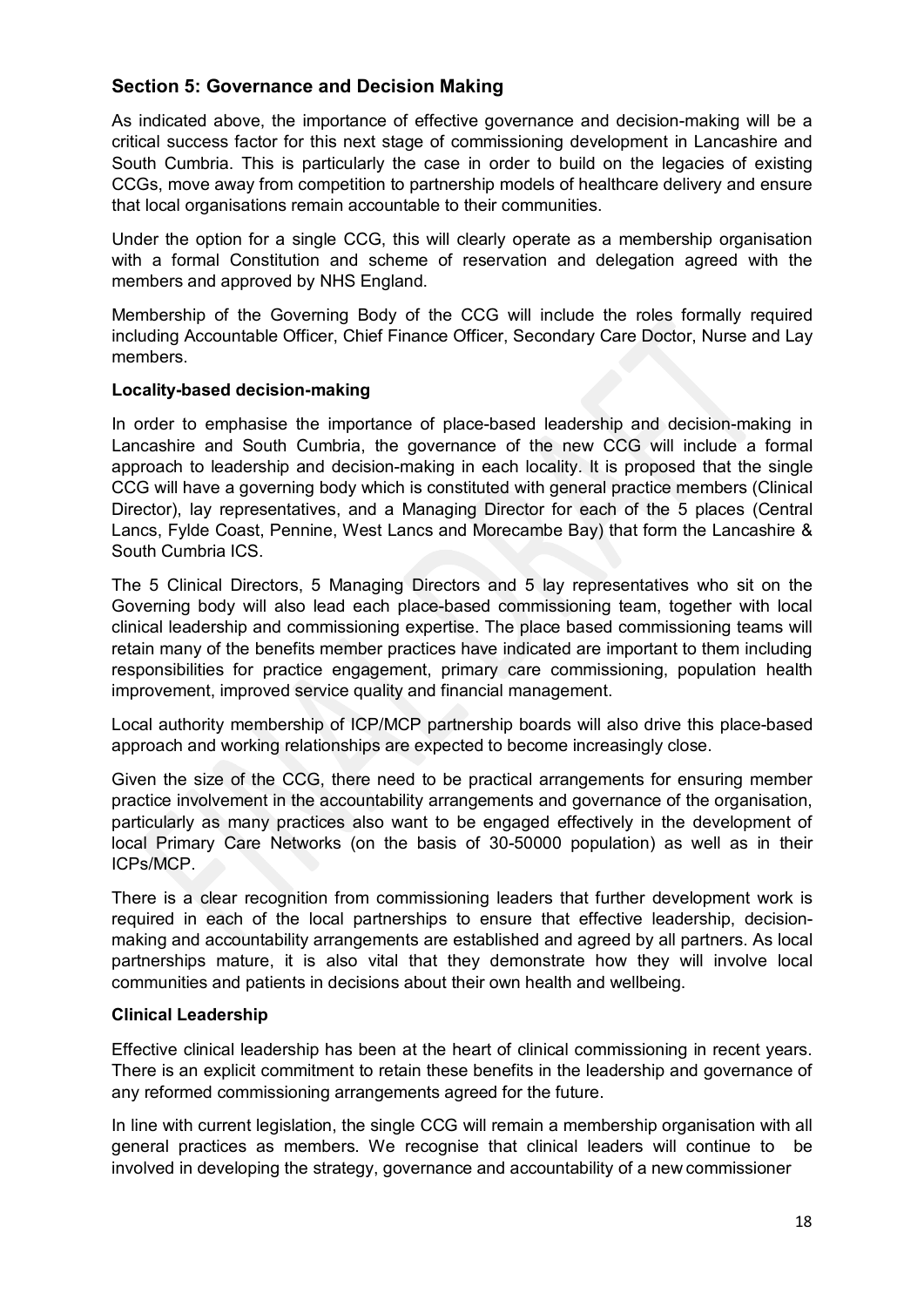(e.g. through membership of the Governing Body), as well as working with provider colleagues to drive change and improvements across the health and care system.

In the next stage of our system's development, we also know that a group of GPs and other clinicians have been asked to lead our integrated PCN models in neighbourhoods: a key driver for reorganising the resources which are currently available within CCGs. It is understood that plans are being developed in each area for PCN leads to play a full part in the governance of each ICP/MCP.

Whatever option is agreed for changes in commissioning, there will be an obligation to operate under a formal constitution with a clear model for clinical leadership which is developed and agreed with member practices.

It is proposed that the new CCG Chair and the 5 place-based Clinical Directors will agree practical engagement arrangements with member practices in each ICP/MCP. Place-based commissioning teams will also work closely with the PCN leaders, GP federations and LMC representatives as appropriate in each area.

#### **Finance & Allocations**

As indicated above, many of the NHS organisations within the ICS are currently projecting substantial deficits. These will require effective, strategic decisions to be taken if the system is to return to a stable financial base. It is recognised that existing CCGs are in different financial positions and spending on services will be variable. Much of this will be driven by historic funding variations.

It is also understood that Governing Bodies and member practices have concerns about the impact of commissioning reform on existing allocations and commitments. At this stage, therefore, it is vital therefore that the following explicit commitments are made.

In relation to commissioning allocations:

- There is a clear commitment to maintain the financial allocation for each Clinical Commissioning Group based on their "place footprint" (ICP/MCP) in line with the CCG allocations published by NHS England for the years 2021/22 until 2023/24.
- From April 2024, a single CCG could devise an allocations model which could address any remaining "distance from target" factors and top-slice specialised services commissioned across the whole of Lancashire and South Cumbria (e.g. Ambulance services.)
- From April 2024, a single CCG could also consider differential growth towards areas of higher deprivation and health inequality in Lancashire and South Cumbria, if a change to the existing allocation methodology could be evidenced as in the best interests of the Lancashire & South Cumbria population. It is likely that a pace of change policy would be required to underpin this approach*.*

In relation to the commissioning of general practice services:

- The funding for GMS/PMS contracts will continue to be nationally negotiated for all practices and will not be affected by the creation of a single CCG.
- Local enhanced services contracted from General Practice by CCGs will continue to be funded until March 2022. Funding after 2022 will only change if agreed by the local place-based commissioning team as a partner on the local ICP. The exception to this principle would be if a new national DES schemes was to be introduced and duplicated an existing local incentive scheme.
- Over time, it can be expected that the single CCG will publish a common set of primary care standards for general practice in Lancashire and South Cumbria.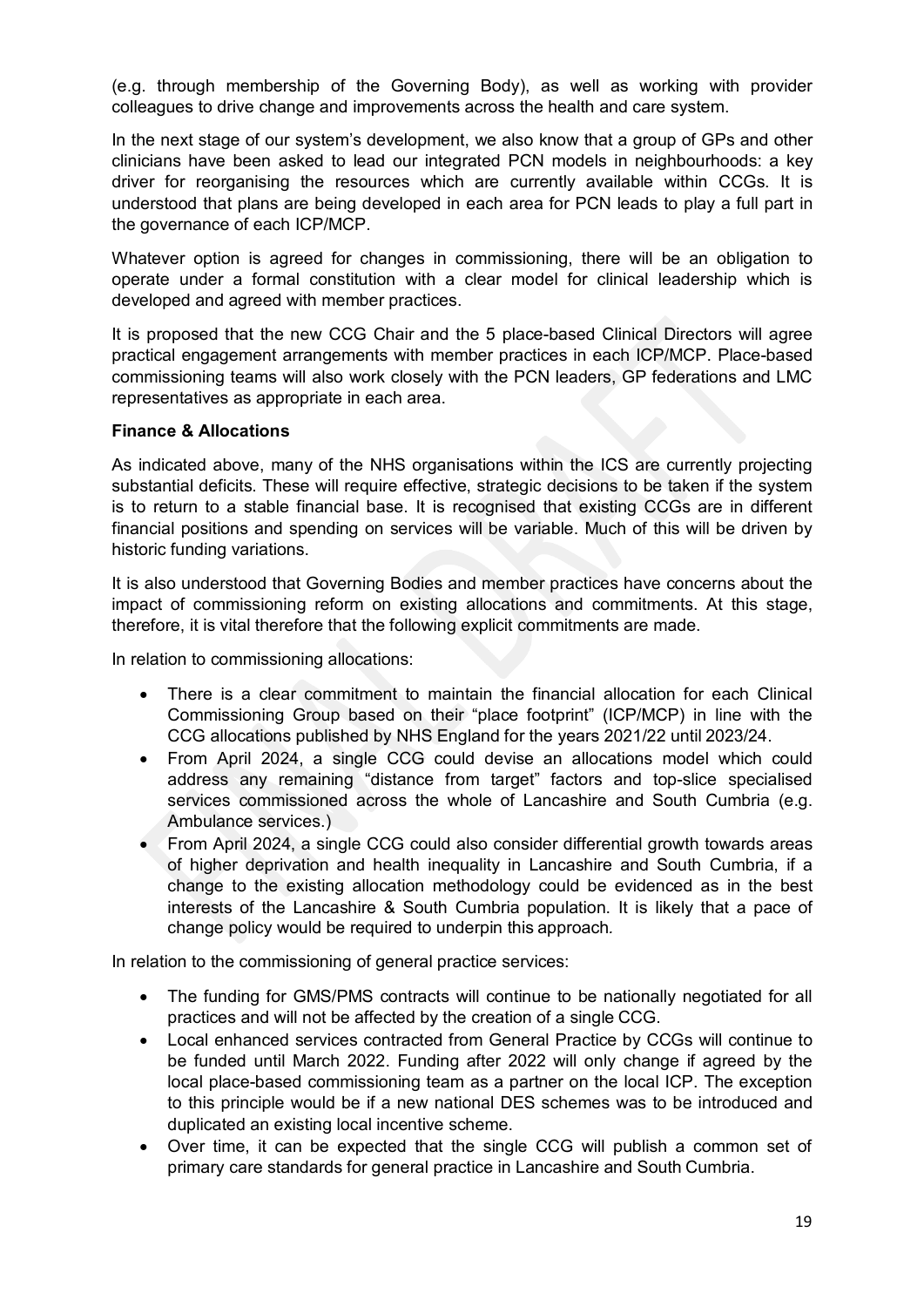• In the meantime, however, there is a clear commitment to member practices that payments made by CCGs to practices for locally negotiated quality incentive schemes will be maintained until March 2022.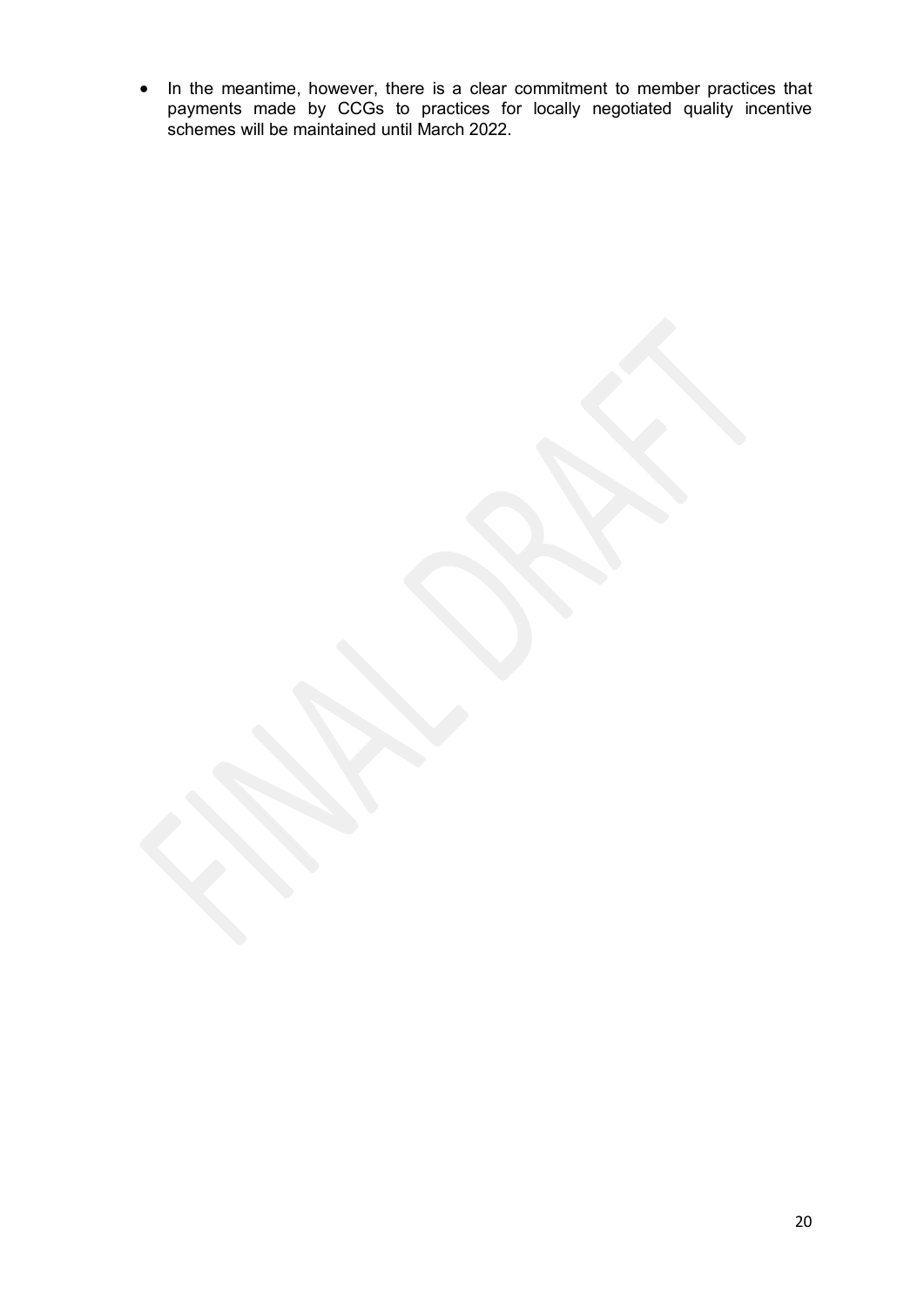# **Section 6: Stakeholder Engagement**

Since June 2019, CCG Chairs and Chief Officers have worked together with ICS colleagues to draft a roadmap and a statement of intent, setting out a direction of travel for commissioning development. These have been shared with each CCG's Governing Body and take forward a dialogue to understand concerns, answer questions and consider the options outlined in this paper. In addition, a written briefing has been cascaded to staff working in CCGs and the Midlands and Lancashire CSU which has been supported in regular staff briefings held within organisations.

It is vital that a clear approach to communication and engagement now takes place, particularly with our member practices and to ensure staff in CCGs are informed and involved at each stage. CCGs wishing to consider organisational change are also required by NHS England to demonstrate effective engagement about the plans with other key system partners and the public.

To support this process, a communications and engagement plan will be developed to deliver the following objectives:

- Demonstrate we have been able to take account of the views of key stakeholders in particular our staff, GP membership and four local Healthwatch organisations- in developing our plans for a strategic commissioner
- Ensure key audiences are aware of our plans and in particular what this might mean for them
- Ensure stakeholders and existing CCG staff in particular are able to ask questions and give comments, with a robust feedback mechanism
- Ensure stakeholders and existing CCG staff in particular are engaged in bringing the new organisation together
- Ensure staff and members are aware of any additional roles and responsibilities they may have in helping to create the new strategic commissioner.

Our communications and engagement principles are

- The communications and engagement plan is based on clear, consistent messaging that describes both the benefits of merger and any dis-benefits
- Employing a principle of 'early communication and engagement' so there are 'no surprises' particularly amongst key stakeholders
- With effective and meaningful engagement channels to capture views, timely responses to questions and feedback and published FAQs (regularly updated)
- The plan covers both internal and external audiences across all eight CCGs, including staff, memberships and practice staff, the LMC, leaders/staff across the ICS, our regulators, Healthwatch, PPGs and engagement fora, the community/ voluntary sector, other local partners, media and wider public
- With messages and approach tailored appropriately
- Underpinned by a clear activity plan and timeline which uses existing communications/engagement channels wherever possible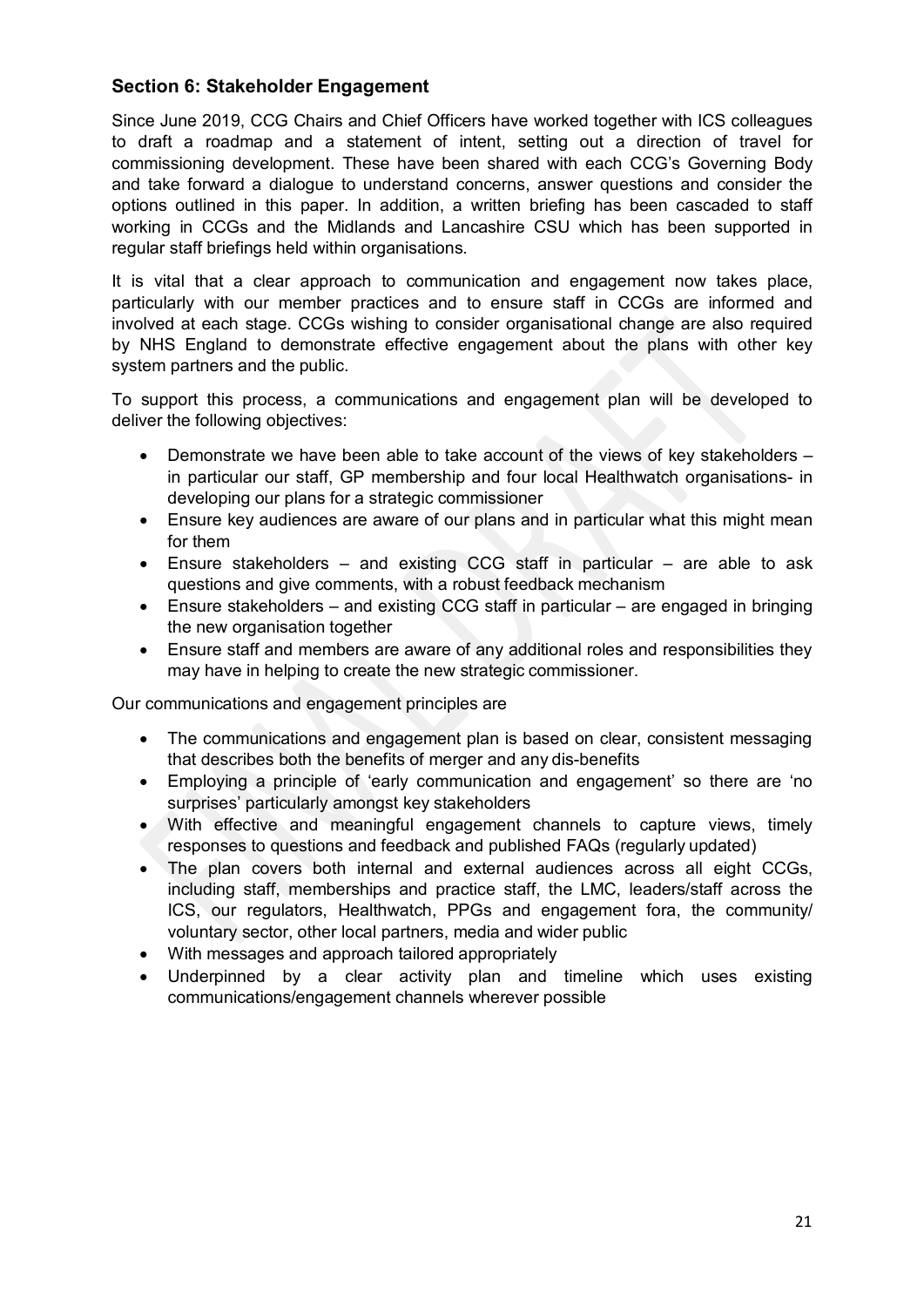# **Section 7: Next Steps and Timeline**

This Case for Change and the Options Appraisal contained in appendix A have undergone a number of iterations during the past two months based on feedback from CCG Chairs and Chief Officers, Governing Bodies and member practices. In particular, work has been undertaken to set out a vision for the continued development of integrated care in neighbourhoods, local places and across the system. More detailed proposals have been set out relating to governance, local decision-making, clinical leadership including commitments relating to financial allocations and the commissioning of general practice services.

Subject to agreement by the Joint Committee at its meeting in January 2020, the next steps are to commence a period of formal engagement from February-March 2020 with member practices, CCG staff and other stakeholders including Local Authorities, Healthwatch and patient/public groups.

Work will also be completed in early January to develop proposals for the future delivery of commissioning functions at place and system levels. The outputs from this work, alongside this Case for Change and Options Appraisal will form the basis for the formal engagement process.

Following the engagement process, and taking account of any feedback received, it is proposed that a GP membership voting pack will be developed and considered by the Joint Committee of CCGs prior to a CCG GP Membership vote in May 2020. Subject to the outcome of this vote, a full set of merger submission documents will be developed in line with NHSEI guidance. Following consideration by Joint Committee and sign off by Governing Bodies, a formal merger application will be submitted to NHSE on  $30<sup>th</sup>$  September 2020 with the aim of a single CCG for L&SC operating in shadow form from October 2020 and being fully established on 1<sup>st</sup> April 2021.

A high-level timeline for the process described above is set out below. Work is underway to develop a detailed programme plan which will incorporate development plans for the ICPs/MCPs.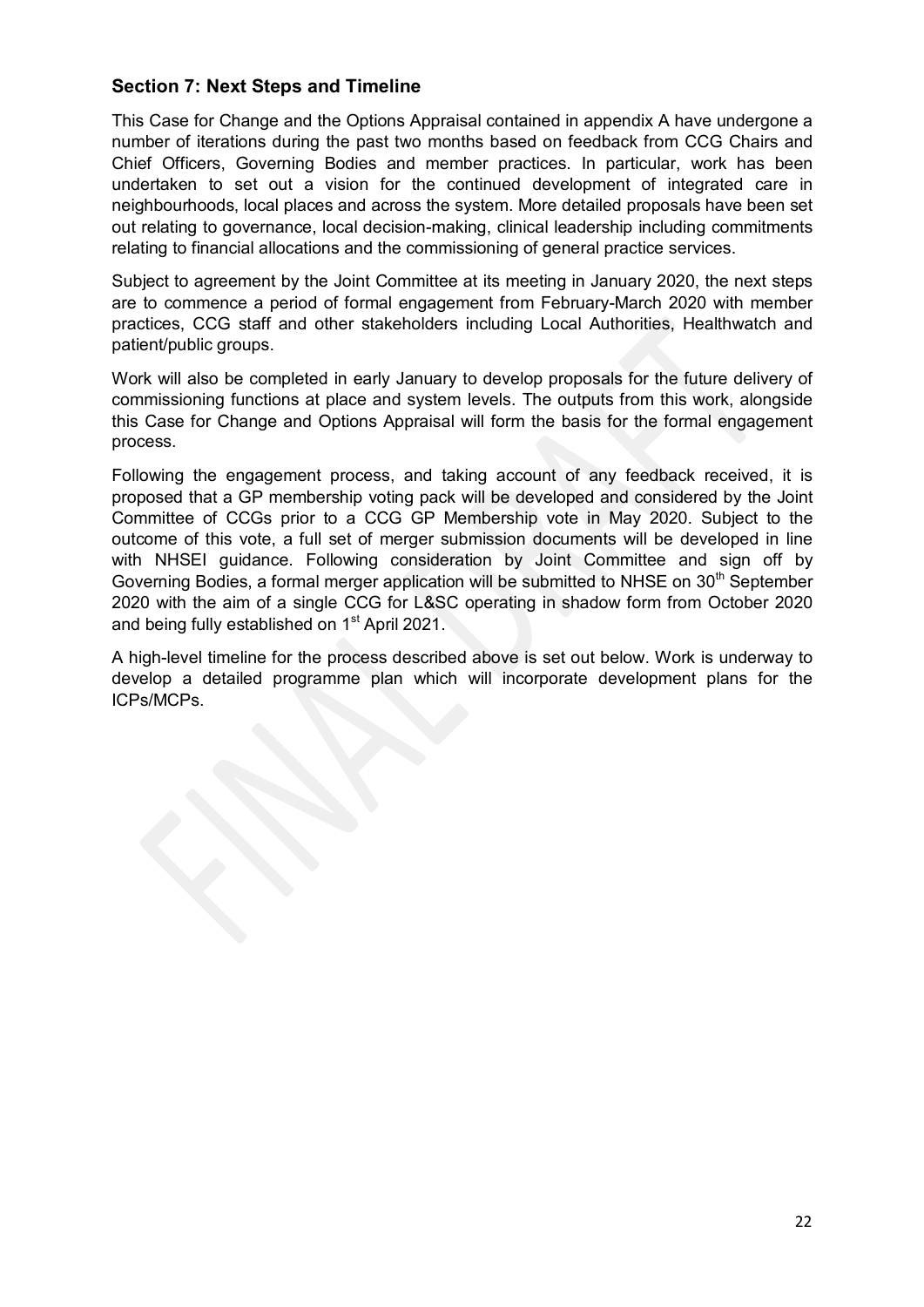# **Commissioning System Reform – High Level Timeline**

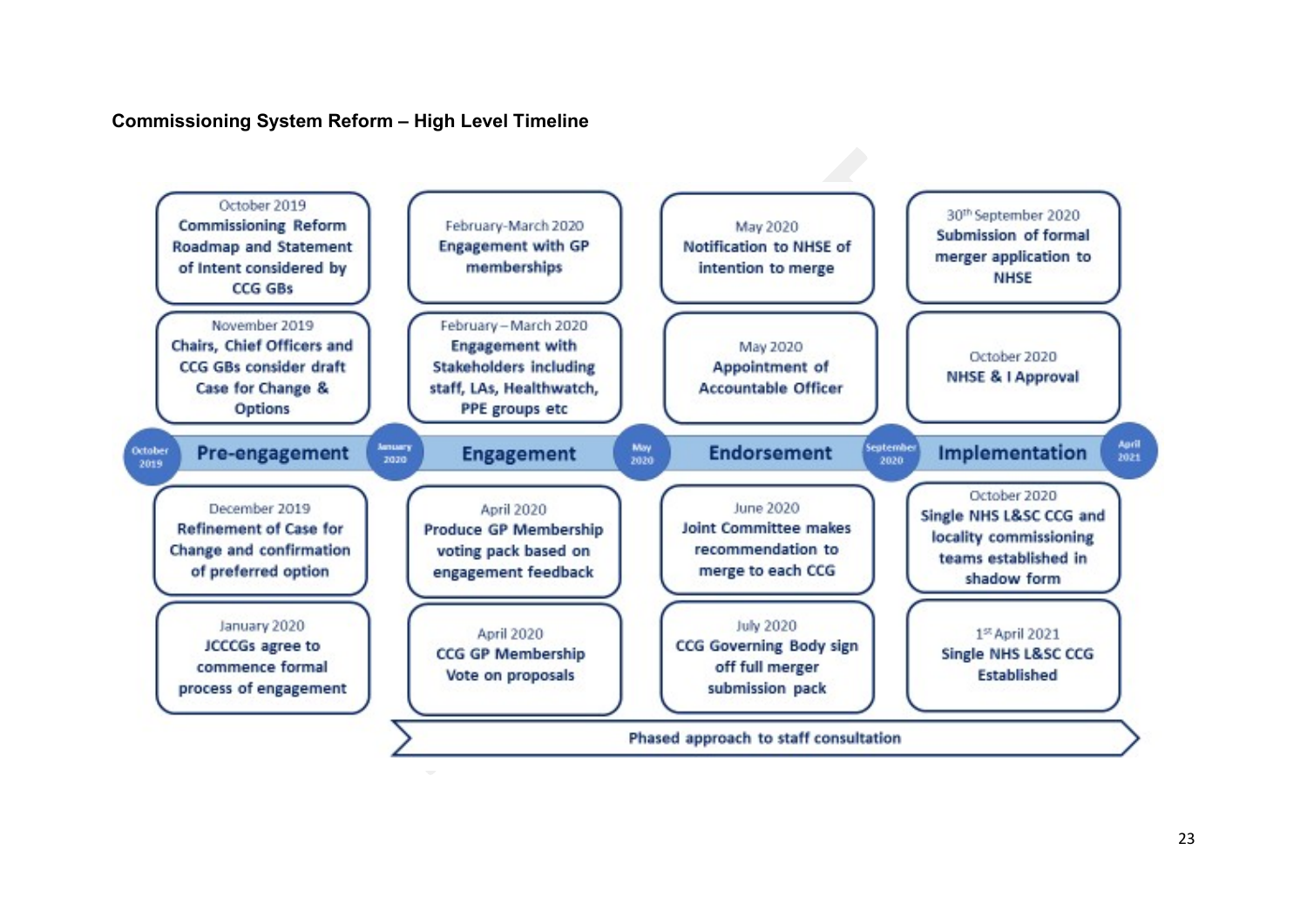# **APPENDIX A** - **Commissioning System Reform Options Appraisal**

| <b>Option</b>                                                   | <b>Number</b><br><b>of</b><br><b>CCG's</b> | Pro's                                                                                                                                                                                                                                                                                                                                          | Con's                                                                                                                                                                                                                                                                                                                                                               |
|-----------------------------------------------------------------|--------------------------------------------|------------------------------------------------------------------------------------------------------------------------------------------------------------------------------------------------------------------------------------------------------------------------------------------------------------------------------------------------|---------------------------------------------------------------------------------------------------------------------------------------------------------------------------------------------------------------------------------------------------------------------------------------------------------------------------------------------------------------------|
| 1. No change to current<br>arrangements                         | 8                                          | Local commissioning focus continues<br>Minimum structural change                                                                                                                                                                                                                                                                               | Continuing duplication<br>Limits capacity to support ICP and PCN development,<br>place-based commissioning<br>Does not support a consistent approach to standards<br>and outcomes across L&SC<br>Unaffordable<br>Holds limited potential for integrated commissioning<br>Inconsistent with NHS LTP<br>Reliant on JCCCG to be vehicle for strategic<br>commissioning |
| 2. Merger to create five<br>CCGs aligned with ICP<br>footprints | 5                                          | Local commissioning focus continues<br>Some structural change<br>Partial release of capacity and resource to support<br>ICPs/MCP and PCN development and place-based<br>commissioning<br>Potential for further integration with Local Authorities<br>based on sharing priorities and resources (rather than<br>straightforward co-terminosity) | Continuing duplication of resource maintain five CCG<br>governance structures<br>Does not support a consistent approach to standards<br>and outcomes across L&SC<br>Unaffordable<br>Inconsistent with NHS LTP<br>Reliant on JCCCG to be vehicle for strategic<br>commissioning                                                                                      |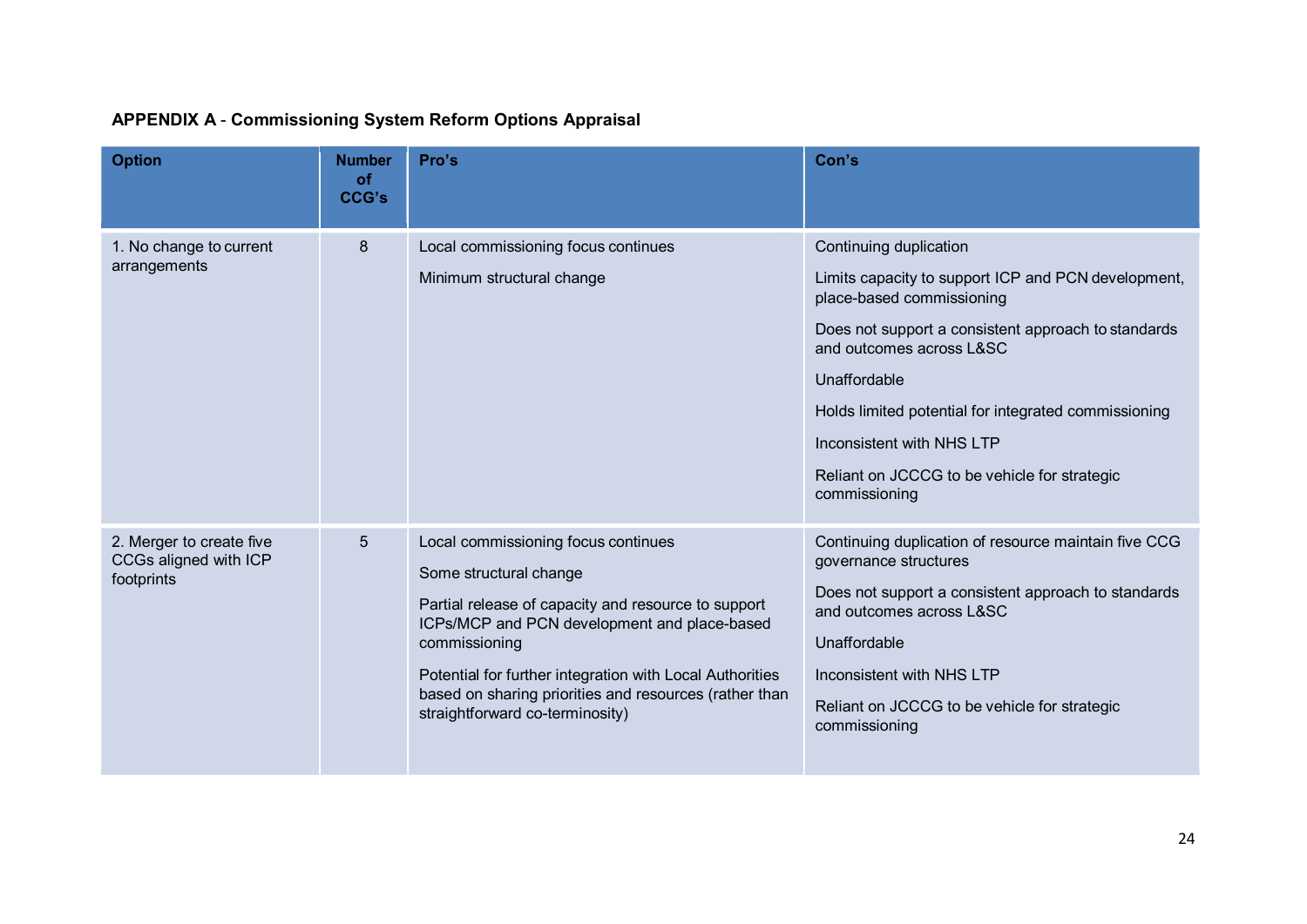| <b>Option</b>                                                              | <b>Number</b><br>of<br><b>CCG's</b> | Pro's                                                                                                                                                                                                                                                                                                                       | Con's                                                                                                                                                                                                                                                                                                                                                                             |
|----------------------------------------------------------------------------|-------------------------------------|-----------------------------------------------------------------------------------------------------------------------------------------------------------------------------------------------------------------------------------------------------------------------------------------------------------------------------|-----------------------------------------------------------------------------------------------------------------------------------------------------------------------------------------------------------------------------------------------------------------------------------------------------------------------------------------------------------------------------------|
| 3. Single Accountable<br>Officer and Executive Team<br>for all 8 L&SC CCGs | 8                                   | Local commissioning focus continues<br>Limited structural change<br>May offer small efficiencies in management costs<br>Offers potential to support a consistent approach to<br>standards and outcomes                                                                                                                      | Continuing duplication<br>Limits capacity to support ICP/MCP and PCN<br>development, place-based commissioning<br>Unaffordable<br>Holds limited potential for integrated commissioning<br>Inconsistent with NHS LTP<br>Reliant on JCCCG to be vehicle for strategic<br>commissioning<br>Not deliverable, unworkable for a single Exec Team to<br>relate to eight Governing bodies |
| 4. Single CCG (all functions)                                              | 1                                   | Reduces duplication<br>Supports consistent approach to standards and<br>outcomes across L&SC<br>Economies of scale<br>Affordable<br><b>Consistent with NHS LTP</b><br>Potential for further integration with Local Authorities<br>based on sharing priorities and resources (rather than<br>straightforward co-terminosity) | Limits capacity to support ICP/MCP and PCN<br>development, place-based commissioning<br>Significant structural change                                                                                                                                                                                                                                                             |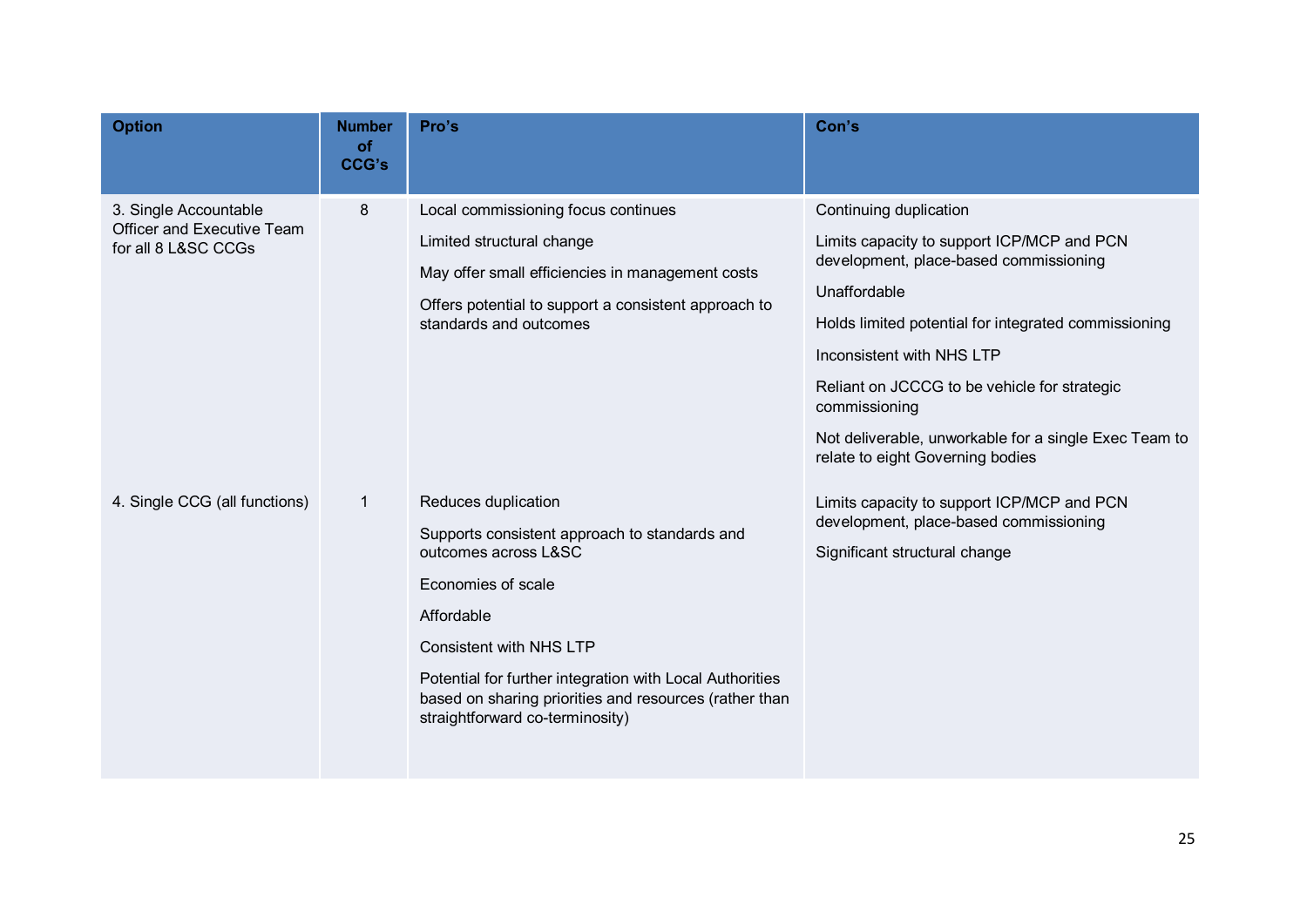| <b>Option</b>                                                                                                                                                                             | <b>Number</b><br>of<br><b>CCG's</b> | Pro's                                                                                                                                                                                                                                                                                                                                                                                                                                                                                                                                | Con's                                                                                                                                                                                                                         |
|-------------------------------------------------------------------------------------------------------------------------------------------------------------------------------------------|-------------------------------------|--------------------------------------------------------------------------------------------------------------------------------------------------------------------------------------------------------------------------------------------------------------------------------------------------------------------------------------------------------------------------------------------------------------------------------------------------------------------------------------------------------------------------------------|-------------------------------------------------------------------------------------------------------------------------------------------------------------------------------------------------------------------------------|
| 5. Single CCG which aligns<br>commissioning functions to<br>each Integrated Care<br>Partnership/Multispecialty<br><b>Community Partnership</b>                                            | $\mathbf 1$                         | Ensures capacity is secured in each ICP/MCP and<br>PCN to support place-based commissioning<br>Reduces duplication<br>Supports consistent approach to standards and<br>outcomes across L&SC<br>Maximises economies of scale in deployment of<br>resources, capacity and skills for collective action<br>across all ICPs/MCP<br>Affordable<br><b>Consistent with NHS LTP</b><br>Potential for further integration with Local Authorities<br>based on sharing priorities and resources (rather than<br>straightforward co-terminosity) | Significant structural change                                                                                                                                                                                                 |
| 6. Single CCG which<br>discharges an agreed set of<br>commissioning functions<br>through a contract with each<br>Integrated Care Provider/<br><b>Multispecialty Community</b><br>Provider | 1                                   | Ensures capacity is secured in each ICP/MCP and<br>PCN to support place-based commissioning<br>Reduces duplication<br>Supports consistent approach to standards and<br>outcomes across L&SC<br>Maximises economies of scale in deployment of<br>resources, capacity and skills for collective action<br>across all ICPs/MCP                                                                                                                                                                                                          | Significant structural change<br>Requires Integrated Care Providers /Multispecialty<br>Community Provider to have reached a stage of<br>maturity to be able to take on commissioning functions<br>on behalf of the single CCG |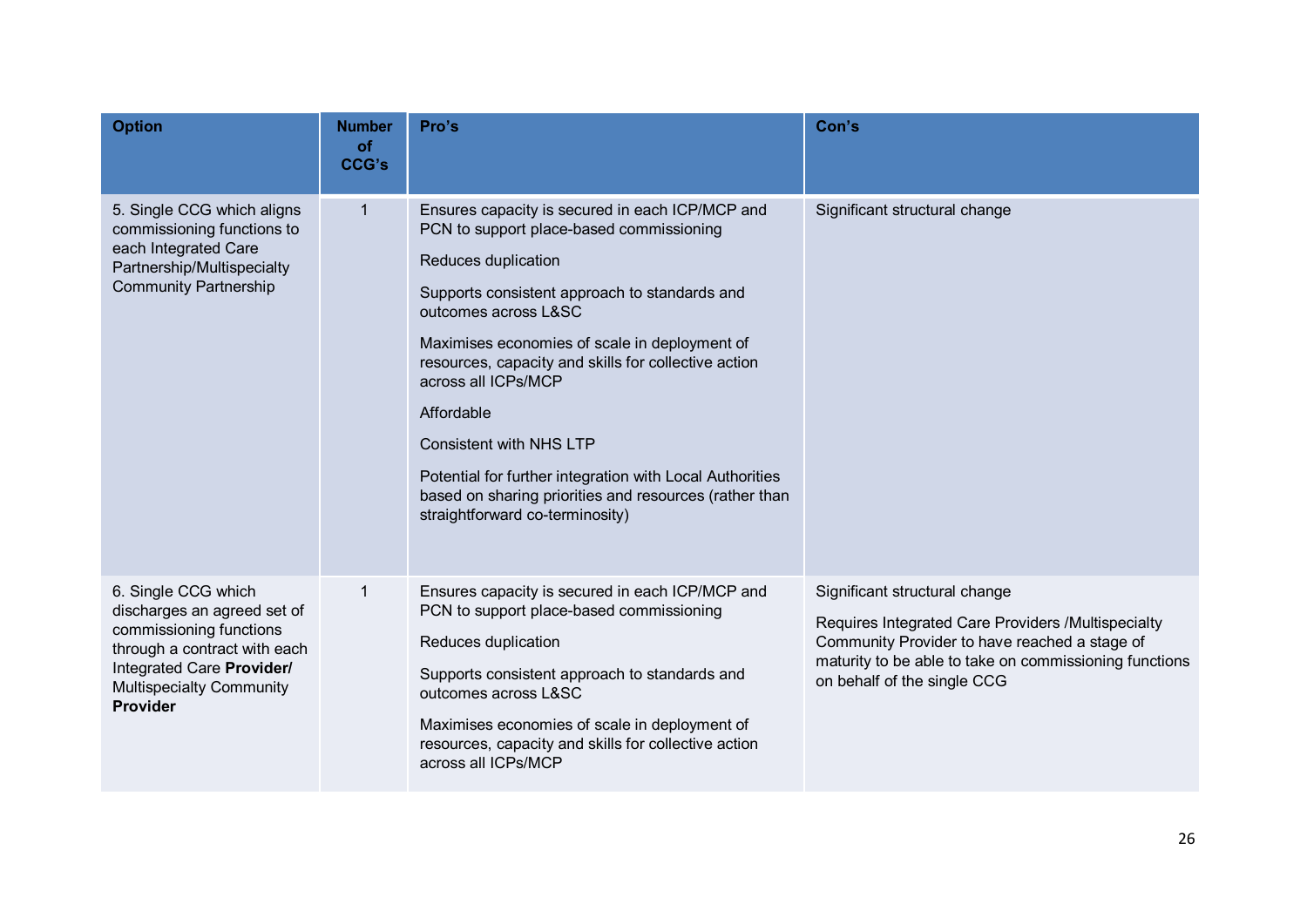| <b>Option</b> | <b>Number</b><br><b>of</b><br>CCG's | Pro's                                                                                                                                                                                          | Con's |
|---------------|-------------------------------------|------------------------------------------------------------------------------------------------------------------------------------------------------------------------------------------------|-------|
|               |                                     | Affordable<br>Consistent with NHS LTP<br>Potential for further integration with Local Authorities<br>based on sharing priorities and resources (rather than<br>straightforward co-terminosity) |       |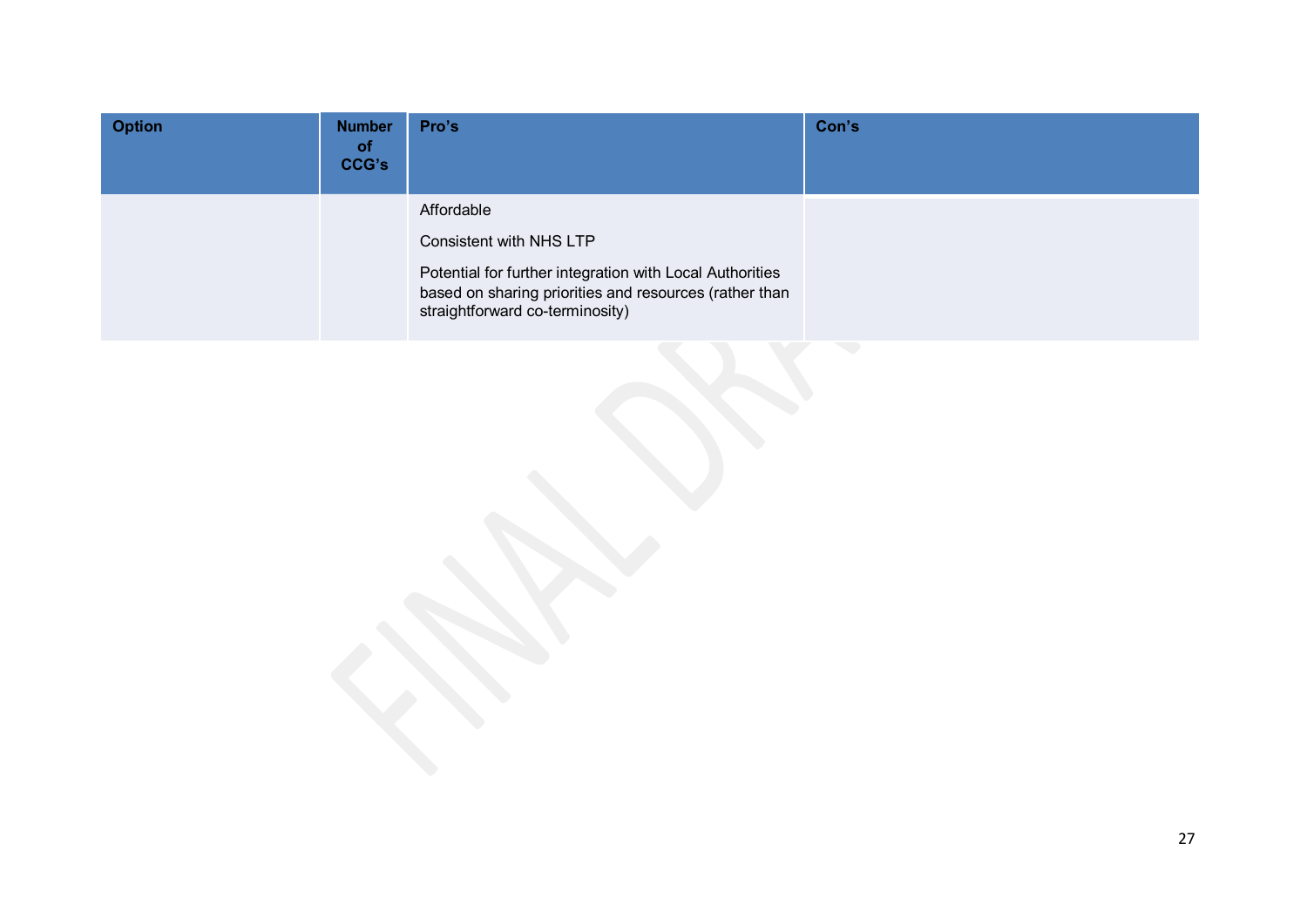## **Option 1: No Change to Current Arrangements**

The eight existing CCGs continue to take individual responsibility for their statutory functions and the operation of their local system, whilst at the same time working with other CCGs and with local partners to support the further development of ICPs/MCP and PCNs/Neighbourhoods.

Collaborative commissioning programmes would continue to be overseen and collaborative decisions made through the Joint Committee, though accountability would remain with the existing CCGs

This option would mean that commissioning activity remains focussed on the local CCG footprints and would not require structural change. Duplication of governance structures and commissioning activity will continue, and we will not benefit from opportunities for greater collaboration and economies of scale offered by other options. This option also limits capacity to support the development of PCNs/neighbourhoods and ICPs/MCP and to accelerate the progress of place-based commissioning. This would hamper our ability to address current pressures, improve patient outcomes, reduce health inequalities and tackle inefficiencies. In the context of expectations that all CCGs will achieve 20% running cost savings this option is increasingly unaffordable whilst also being inconsistent with the expectations set out in the NHS LTP. This option also holds limited potential for further development of integrated commissioning with Local Authorities.

#### **Option 2: Merger to create five CCGs aligned with ICP footprints**

A number of the existing CCGs would merge to form five CCGs across the L&SC ICS footprint which are aligned with the five ICPs/MCP:

- Morecambe Bay
- Central Lancashire
- Fylde Coast
- West Lancashire
- Pennine Lancashire

The new CCGs would continue to take individual responsibility for their statutory functions and the operation of their local system, whilst working with local partners to support the further development of ICPs/MCP and PCNs/Neighbourhoods. Each CCG would retain a separate governing body and governance structure, AO and Executive Team.

Collaborative commissioning programmes would continue to be overseen and collaborative decisions made through the Joint Committee in line with an agreed work programme, though accountability would remain with the existing CCGs

This option would mean that commissioning activity is focussed on the local ICP footprints and offers the partial release of capacity to support ICPs/MCP and PCN/Neighbourhood development and place-based commissioning. The potential for further integration with Local Authorities would be based on sharing priorities and resources (rather than straightforward co-terminosity). This option does not support a more consistent approach to standards and outcomes across the ICS footprint and would see duplication of governance structures and commissioning activity continue. This option does not benefit from opportunities for greater collaboration and economies of scale offered by other options. In the context of expectations that all CCGs will achieve 20% running cost savings this option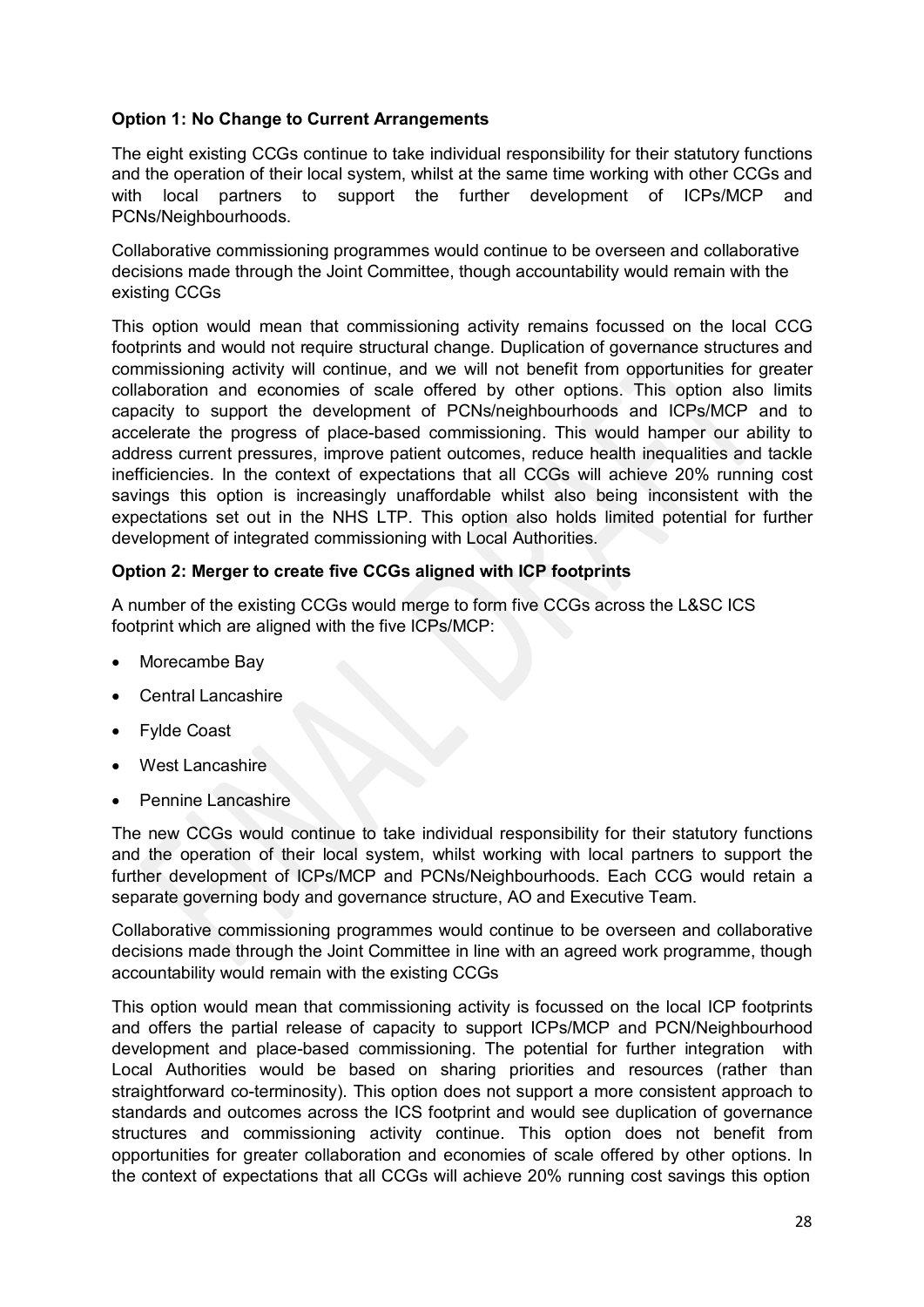would also be unaffordable and would be inconsistent with the expectations set out in the NHS LTP.

#### **Option 3: Single Accountable Officer and Executive Team for all L&SC CCGs**

The eight existing CCGs appoint a single Accountable Officer and Executive Team for the whole Lancashire and South Cumbria footprint. Individual CCGs would retain responsibility for the delivery of statutory functions but Accountable Officer (AO) decision making would be held at the Lancashire and South Cumbria level. The AO and Executive Team would be responsible for working with their local partners to support the further development of ICPs/MCP and PCNs/Neighbourhoods. The single AO would be responsible for providing assurance to each governing body for statutory functions that continue within the CCG and for appropriate adherence to standards, targets and performance expectations.

Collaborative commissioning programmes would continue to be overseen and collaborative decisions make through the Joint Committee, though accountability would remain with the existing CCGs

This option would mean that commissioning activity remains focussed on the local CCG footprints and would require limited structural change. It also offers the potential to support a more consistent approach to standards and outcomes across the ICS footprint and may offer small efficiencies in management costs. Duplication of governance structures and commissioning activity will continue, and we will not benefit from opportunities for greater collaboration and economies of scale offered by other options. This option also limits capacity to support the development of PCNs/neighbourhoods and ICPs/MCP and to accelerate the progress of place-based commissioning. This would hamper our ability to address current pressures, improve patient outcomes, reduce health inequalities and tackle inefficiencies. In the context of expectations that all CCGs will achieve 20% running cost savings this option would also be unaffordable and would be inconsistent with the expectations set out in the NHS LTP.

The key issue with this option is that it would be undeliverable in practical terms for a single AO and Executive Team to relate to eight Governing bodies.

#### **Option 4: Merger of CCGs to form a single NHS L&SC CCG (all functions)**

The eight L&SC CCGS would merge to form a single new CCG which would take responsibility for all the statutory functions of the current eight CCGs and the operation of the system across L&SC working with local partners to support the further development of ICPs/MCP and PCNs/Neighbourhoods.

Collaborative commissioning programmes would be subsumed within the governance arrangements of the single CCG.

This option would see all commissioning activity focussed on the ICS footprint and would benefit from economies of scale. In the context of expectations that all CCGs will achieve 20% running cost savings this option would be affordable and would be consistent with the expectations set out in the NHS LTP. However, with all commissioning functions focussed on ICS level activity this would limit the extent to which capacity and resource could be redirected to better support the development of PCNs/Neighbourhoods and ICPs/MCP and to accelerate the progress of place-based commissioning. This would hamper our ability to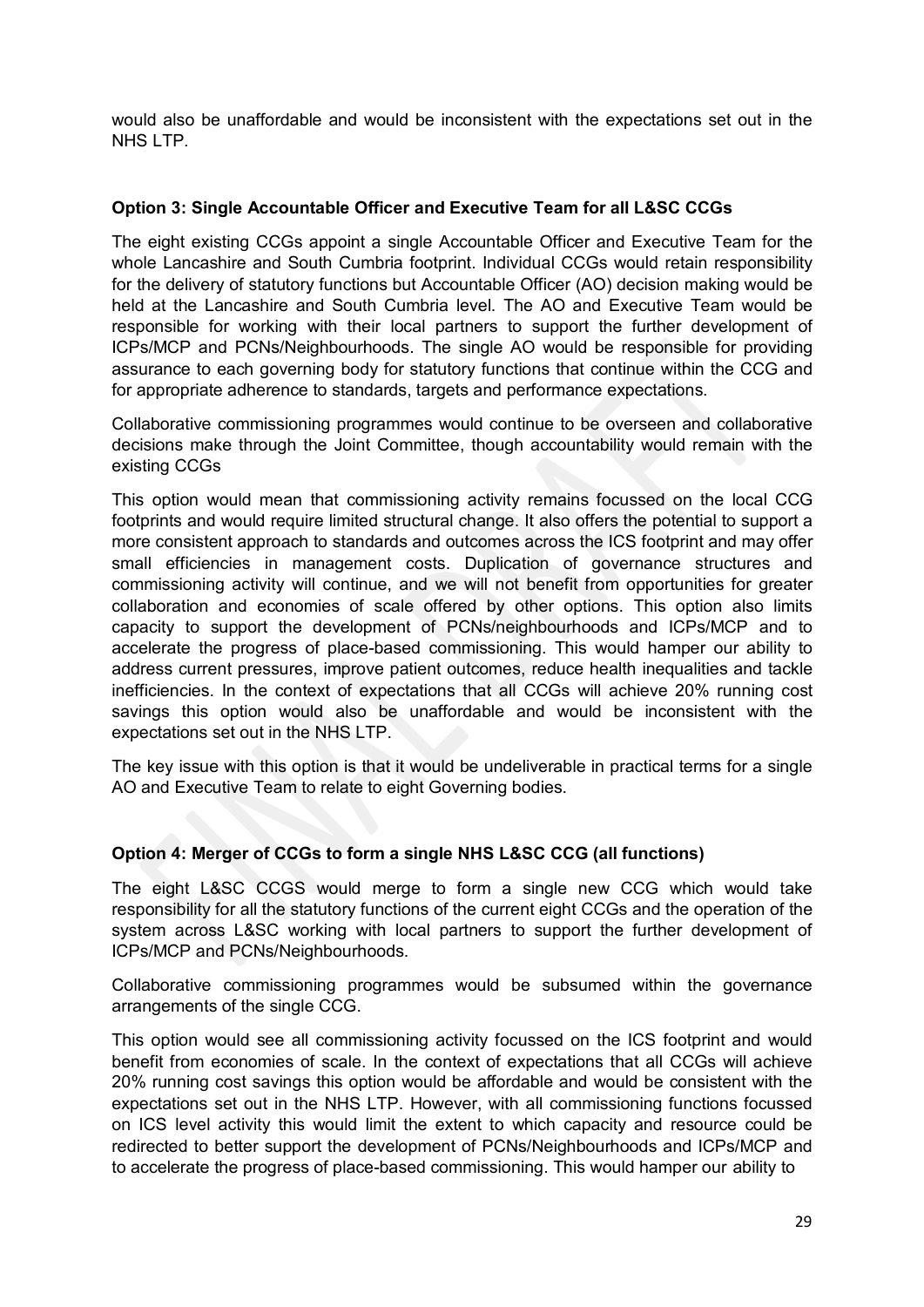address current pressures, improve patient outcomes, reduce health inequalities and tackle inefficiencies. It would also require significant structural change.

#### **Option 5: Single CCG which aligns commissioning functions to each Integrated Care Partnership/Multispecialty Community Partnership**

Under this option, the eight L&SC CCGs would merge to form a single new CCG which would take responsibility for all statutory functions through a single governing body. Under this option, it is proposed that the single CCG's governing body will be constituted with general practice members (Clinical Director), lay representatives, and a Managing Director who will represent each of the 5 places (Central Lancashire, Fylde Coast, Pennine Lancashire, West Lancashire and Morecambe Bay) that form the Lancashire & South Cumbria ICS.

In line with all CCG Constitutions, there will also be an Accountable Officer, Chief Finance Officer, Chief Nurse and Secondary Care Doctor.

The 5 Clinical Directors, 5 Managing Directors and 5 lay representatives who sit on the Governing body will also lead each place-based commissioning team, together with local clinical leadership and commissioning expertise. . The place based commissioning teams will retain many of the benefits member practices have indicated are important to them including responsibilities for practice engagement, primary care commissioning, population health improvement, improved service quality and financial management.

The place-based commissioning team will hold a delegated set of commissioning responsibilities through the single CCG's scheme of reservation and delegation and will act as the key NHS commissioning partner on each ICP/MCP Partnership Board.

The ICP Partnership Boards will support the development of PCNs/Neighbourhoods and ICPs/MCP and accelerate the progress of place-based commissioning.

Collaborative commissioning programmes at the L&SC level would be overseen and managed through the governance structures of the new CCG.

This option requires change to existing structures and organisations. It would see the majority of commissioning activity focussed on the ICP footprint, reducing duplication and maximising economies of scale. It also supports a consistent approach to setting standards and outcomes. This option ensures capacity is secured in PCNs/Neighbourhoods and ICPs/MCP to support place-based commissioning, allowing time and support for ICPs/MCP maturity to develop.

The single CCG will retain clinical commissioning capacity and resources in order to commission services for a population in excess of any one ICP/MCP (i.e. 500,000+). It will also commission those service areas in which recommendations have already been made to commission at L&SC level. Commissioners working at this level will retain specific links to local ICPs and neighbourhoods. In the context of expectations that all CCGs will achieve 20% running cost savings this option would be affordable and would be consistent with the expectations set out in the NHS LTP.

**Option 6: Single CCG which discharges an agreed set of commissioning functions through a contract with each Integrated Care Provider/ Multispecialty Community Provider**